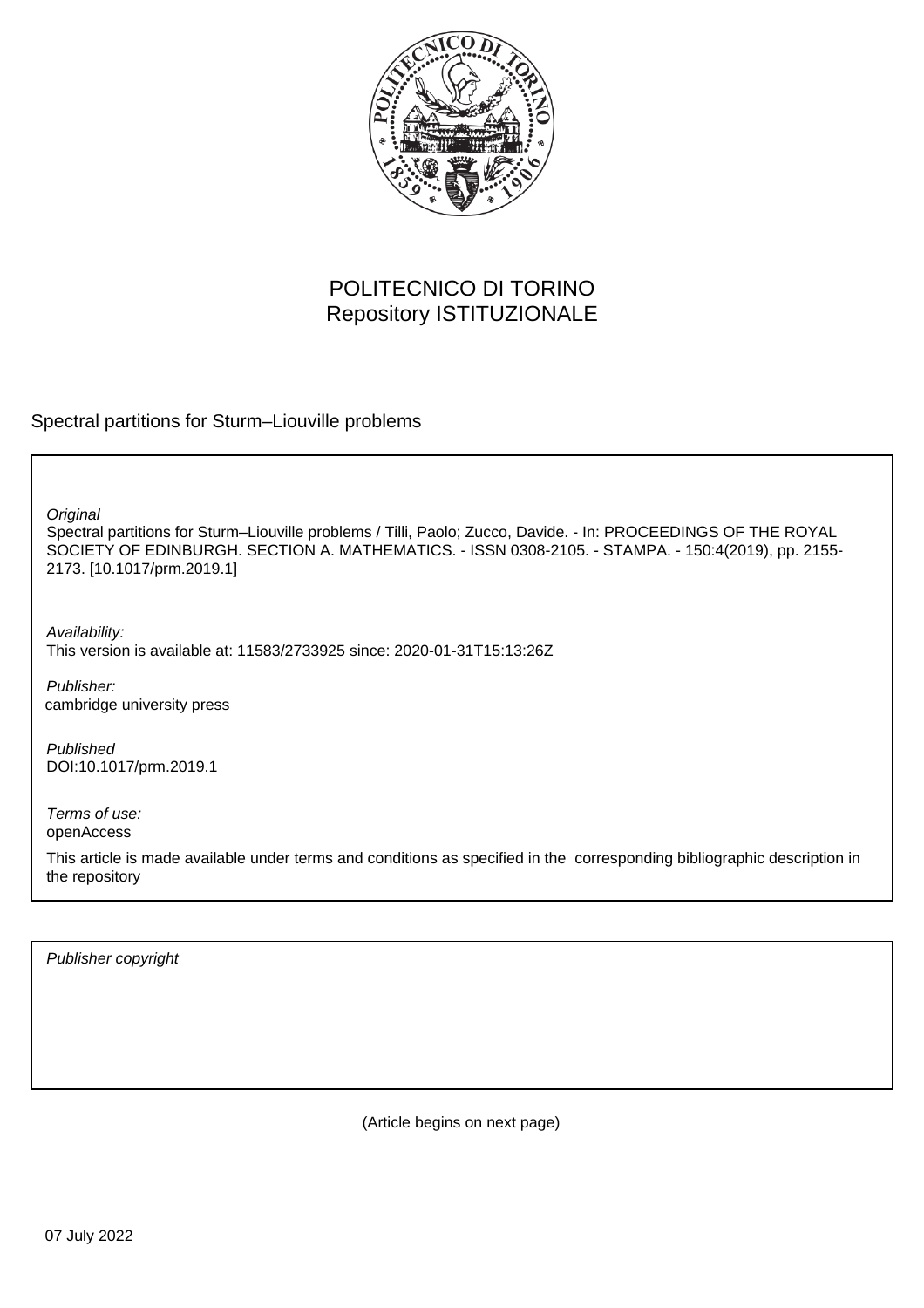## SPECTRAL PARTITIONS FOR STURM-LIOUVILLE PROBLEMS

PAOLO TILLI AND DAVIDE ZUCCO

Abstract. We look for best partitions of the unit interval that minimize certain functionals defined in terms of the eigenvalues of Sturm-Liouville problems. Via Γ-convergence theory, we study the asymptotic distribution of the minimizers as the number of intervals of the partition tends to infinity. Then we discuss several examples that fit in our framework, such as the sum of (positive and negative) powers of the eigenvalues and an approximation of the trace of the heat Sturm-Liouville operator.

### 1. Introduction

We consider new minimization problems for the eigenvalues of Sturm-Liouville operators in bounded intervals. Throughout the paper, we assume we are given:

- The unit interval  $I := (0, 1) \subset \mathbb{R}$ .
- A constant  $1 < \beta < +\infty$ .
- A function  $q \in L^{\infty}(\mathbb{R})$  such that  $0 \leq q(x) \leq \beta$  for a.e.  $x \in \mathbb{R}$ .
- Two functions  $p, w \in L^{\infty}(\mathbb{R})$  such that  $1/\beta \leq p(x) \leq \beta$  and  $1/\beta \leq w(x) \leq \beta$ . It is also convenient to introduce the function  $s \in L^{\infty}(\mathbb{R})$  defined by

$$
s(x) := \sqrt{\frac{w(x)}{p(x)}},\tag{1}
$$

(note that  $1/\beta \leq s(x) \leq \beta$ ).

- A function  $\varphi: [0, +\infty) \to [0, +\infty]$  strictly convex, lower semicontinuous and with *non-linear* growth, such that

$$
\varphi^{\infty} := \lim_{t \to +\infty} \frac{\varphi(t)}{t} = \sup_{t > 0} \frac{\varphi(t)}{t} \in \{0, +\infty\},\
$$

i.e., its recession factor is either null or infinite.

Under these assumptions, for any open bounded set  $A \subset \mathbb{R}$  ( $A \neq \emptyset$ ) we may define the *first eigenvalue* of the Sturm-Liouville operator with coefficients  $p, q, w$ , via its variational characterization

$$
\lambda(A) := \min_{\substack{u \in H_0^1(A) \\ u \neq 0}} \frac{\int_A p(x) u'(x)^2 dx + \int_A q(x) u(x)^2 dx}{\int_A w(x) u(x)^2 dx}.
$$
 (2)

The *first eigenfuction*  $u_A$  is a non-negative function (unique, up to a multiplicative constant, when  $A$  is connected) which minimizes this quotient and, in particular, solves (in a weak sense) the Sturm-Liouville equation

$$
-(pu'_A)' + qu_A = \lambda(A)wu_A, \text{ in } A
$$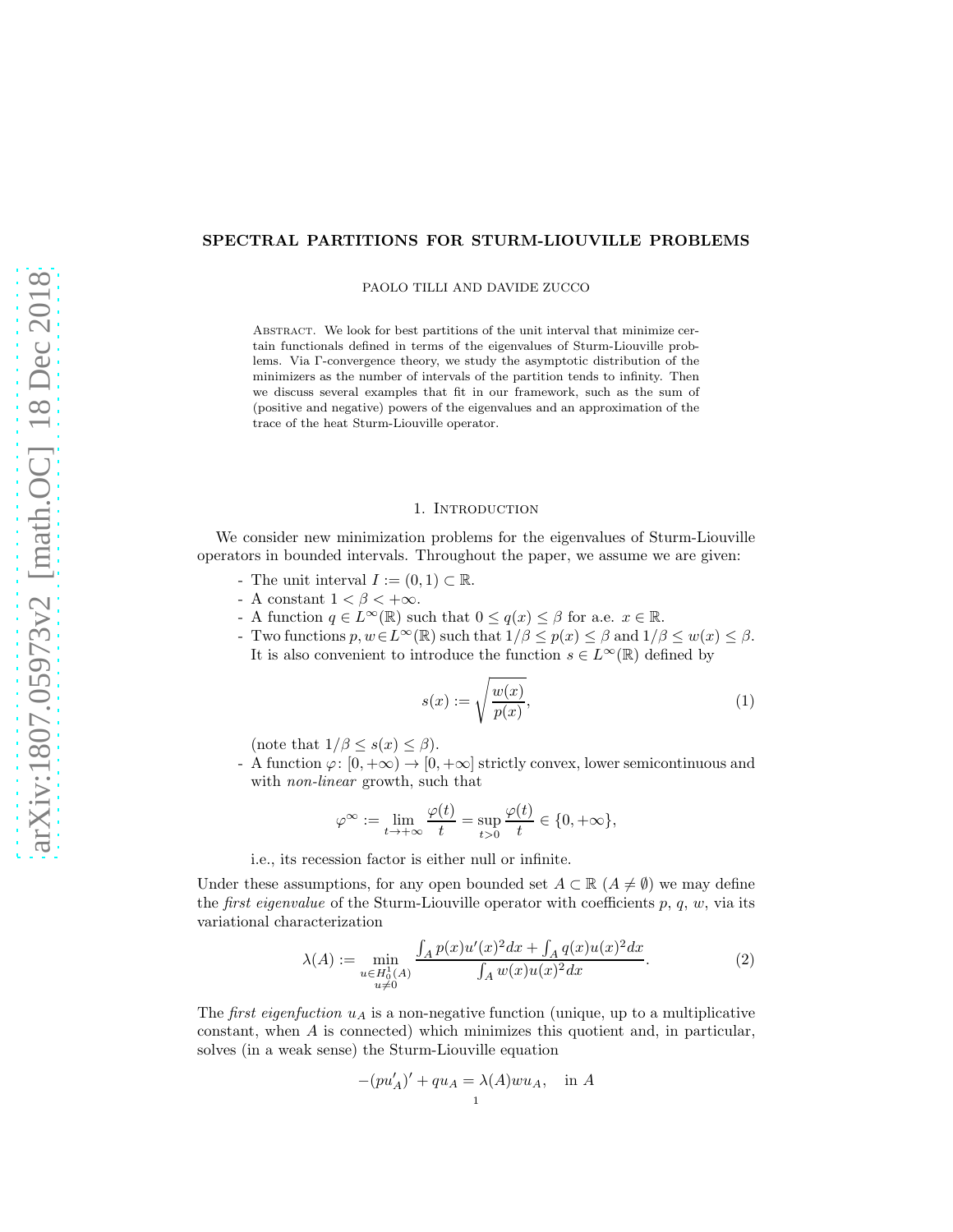with the boundary Dirichlet condition  $u_A = 0$  on  $\partial A$  (see [7] and also [1, 19] for extended presentations on the Sturm-Liouville theory). As usual, when  $A = \emptyset$  we set  $\lambda(A) := +\infty$ .

Moreover, for any positive integer  $n$  we introduce the class

 $\mathcal{C}_n := \left\{ \{I_j\}_{j=1}^n : I_j = (x_{j-1}, x_j) \text{ with } x_{j-1} \leq x_j \text{ for all } j, x_0 := 0 \text{ and } x_n := 1 \right\}$ of partitions of the unit interval  $I$  made up of  $n$  open intervals (notice that some intervals may be empty, while the non-empty ones are necessarily disjoint). Then, to any interval  $I_j$  of a partition in  $\mathcal{C}_n$ , we may associate the real number  $\lambda(I_j)$ , corresponding to the first eigenvalue of the set  $I_j$  as defined in (2) by choosing  $A = I_i$ , and build up minimization problems with functionals defined in terms of these eigenvalues. More specifically, for a given natural number  $n$  we study the minimization problem

$$
\min\left\{\frac{1}{n}\sum_{1\leq j\leq n}\varphi\left(\frac{n}{\lambda(I_j)^{1/2}}\right):\ \{I_j\}\in\mathcal{C}_n\right\},\tag{3}
$$

namely we are interested in the best partition of the unit interval, by means of  $n$ intervals, so as to minimize a cost functional defined in terms of the eigenvalues of a Sturm-Liouville operator. Any partition  $\{I_i\} \in \mathcal{C}_n$  can be induced by a set of  $n-1$  (not necessarily distinct) points in  $\overline{I}$  and one may equivalently regard (3) with points as unknowns. Therefore, according to whether one wishes to optimize among partitions or points, problem (3) is a matter of optimal partition or of optimal location (see [5, 6, 12] for some optimal partition problems with cost functionals depending on the eigenvalues of the Laplacian in higher dimension and [2, 4, 13, 15, 16] for some optimal location problems of non-spectral cost functionals). Problem (3) can also be seen as a one-dimensional version of the problems introduced in [11, 17, 18], where the issue was how to best place a Dirichlet boundary condition in a two-dimensional membrane in order to optimize the first eigenvalue of an elliptic operator.

Some possible physical interpretations of problem (3) are as follows. In acoustics, I represents a non-homogeneous string (of density  $w$ , Young modulus  $p$  and subjected to the potential  $q$ ) fixed at its endpoints with a frequency of vibration proportional to the first eigenvalue  $\lambda(I)^{1/2}$ . By adding  $n-1$  extra points (nails) in the middle, where the string will be supplementarily fixed, the whole string will then vibrate according to the *n* independent substrings  $I_i$ . Therefore, we are asking where best to locate the points so as to reinforce a string by optimizing suitable combinations of the frequencies of vibration of each substring (actually we consider reciprocal frequencies, namely periods). Moreover, in the framework of quantum mechanics, the Sturm-Liouville operator with  $p = w = 1$  reduces to the Schrödinger operator. The first eigenvalue  $\lambda(I)$  corresponds to the *ground state* of a quantum mechanical system is its lowest-energy state, namely it represents the lower energy level, in atomic units, of a quantum particle with a potential  $q$  which becomes infinite outside  $I$ . Therefore, we wonder how to best trap quantum particles in  $n$ subregions  $I_j$ 's to optimize their ground states.

The existence of an optimal partition for (3) follows from the lower semicontinuity of  $\varphi$  and the definition of  $\mathcal{C}_n$ . Moreover, by strict convexity of  $\varphi$ , every optimal partition is necessarily made up of n distinct open intervals, i.e. it has no empty intervals (but we do not expect uniqueness of the minimizer for arbitrary data  $p, q, w$  and  $\varphi$ ). It is however not clear if there is some monotonicity with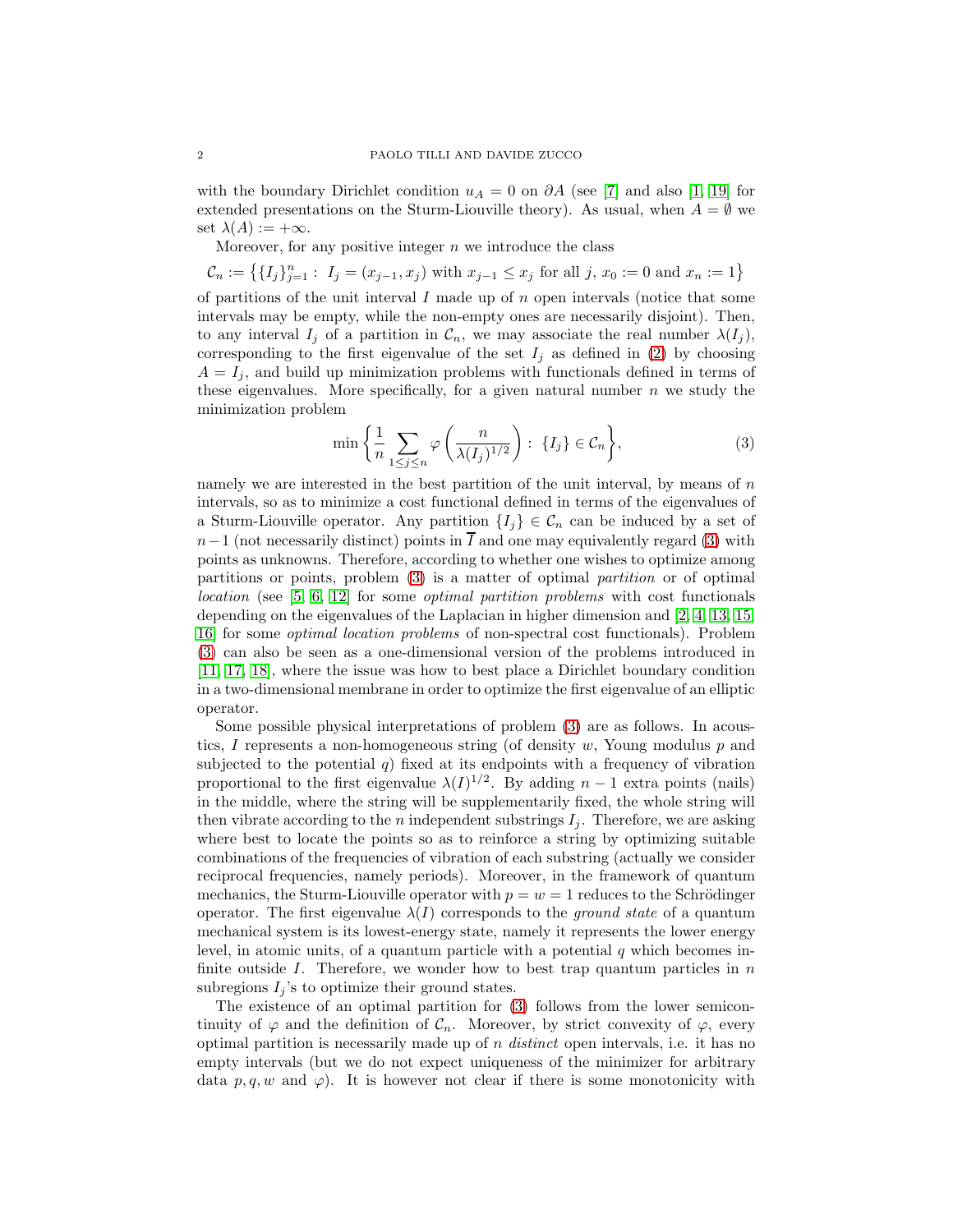respect to  $n$ . This also motivates the aim of the paper: analyze the asymptotic distribution of the sets  $I_j$  inside the unit interval I as  $n \to \infty$ . As n increases, any information concerning the density, i.e., number of intervals of  $I_i$ 's for unit length, is lost. For optimal location problems (see for instance [2, 4]) a common strategy used to retrieve this information is to prove a Γ-convergence result in the space of probability measures, identifying each set of  $n-1$  points with the sum of  $n-1$ Dirac deltas supported on this set of points. In our setting a natural choice would be to associate a Dirac delta centered at any interval of the partition. However, as we will see in the proof of the Γ-convergence result (see Section 3), it is more convenient to associate a probability measure that is concentrated on the whole interval  $\overline{I}$ . For this reason to any partition  $\{I_i\} \in \mathcal{C}_n$  we associate the probability measure

$$
\mu_{\{I_j\}} = \frac{1}{n} \sum_{\substack{1 \le j \le n \\ x_{j-1} \le x_j}} \frac{1}{\mathcal{L}(I_j)} \chi_{I_j}(x) \mathcal{L} + \frac{1}{n} \sum_{\substack{1 \le j \le n \\ x_{j-1} \equiv x_j}} \delta_{x_j},\tag{4}
$$

where  $\mathcal L$  is the Lebesgue measure and  $\delta_x$  the Dirac delta at x. Namely, we define a measure which has constant density  $1/\mathcal{L}(I_i)$  on every interval  $I_j$  of the partition (when the length of the interval is zero this has to be meant as Dirac delta). The normalization factor  $n^{-1}$  in (4) provides a probability measure. Moreover, rescaling by  $n$  in (3) serves to prevent loss of information in the limit; indeed the outer rescaling has the effect of averaging the sum of the  $n$  terms, the inner one to balance intervals for which the eigenvalue grows as  $n^2$  (this happens for instance when the partition is equidistribuited inside  $I$ ).

The main result of the paper is then the following.

**Theorem 1.1.** As  $n \to \infty$  the functionals  $F_n : \mathcal{P}(\overline{I}) \to [0, +\infty]$  defined as

$$
F_n(\mu) := \begin{cases} \frac{1}{n} \sum_{1 \le j \le n} \varphi\left(\frac{n}{\lambda(I_j^n)^{1/2}}\right) & \text{if } \mu = \mu_{\{I_j^n\}} \text{ as in (4), for } \{I_j^n\} \in \mathcal{C}_n, \\ +\infty & \text{otherwise,} \end{cases}
$$
(5)

 $\Gamma$ -converge, with respect to the weak\* convergence in the space of probability measures  $\mathcal{P}(\overline{I})$ , to the functional  $F_{\infty} : \mathcal{P}(\overline{I}) \to [0, +\infty]$  defined as

$$
F_{\infty}(\mu) := \int_{I} \varphi\left(\frac{s(x)}{\pi f(x)}\right) f(x) dx + \varphi^{\infty} \mathcal{L}(\lbrace f = 0 \rbrace) + \varphi(0) \mu^{s}(\overline{I}), \tag{6}
$$

where  $\mu = f \mathcal{L} + \mu^s$  is the decomposition of  $\mu$  with respect to the Lebesgue measure ( $f\mathcal{L}$  with  $f \in L^1(I)$  is the absolutely continuous part of  $\mu$  and  $\mu^s$  its singular part) and the function  $s(x)$  defined by (1).

With an abuse of notation, the  $\Gamma$ -limit (6) can be shortly written as

$$
F_{\infty}(\mu) = \int_{\overline{I}} \varphi\left(\frac{s(x)}{\pi f(x)}\right) d\mu(x),
$$

where the integration w.r.t the measure  $\mu$  has indeed to be intended as (6). Note that when  $\varphi(0) = +\infty$  the Γ-limit is finite only for absolutely continuous measures whereas when  $\varphi$  is superlinear, i.e.,  $\varphi^{\infty} = +\infty$  the Γ-limit is finite only for measures with positive densities over all  $I$ .

Now, by classical results of Γ-convergence theory (see [8]) combined with Jensen inequality we obtain the following information on the asymptotic behavior of the minimizing sequences of (3).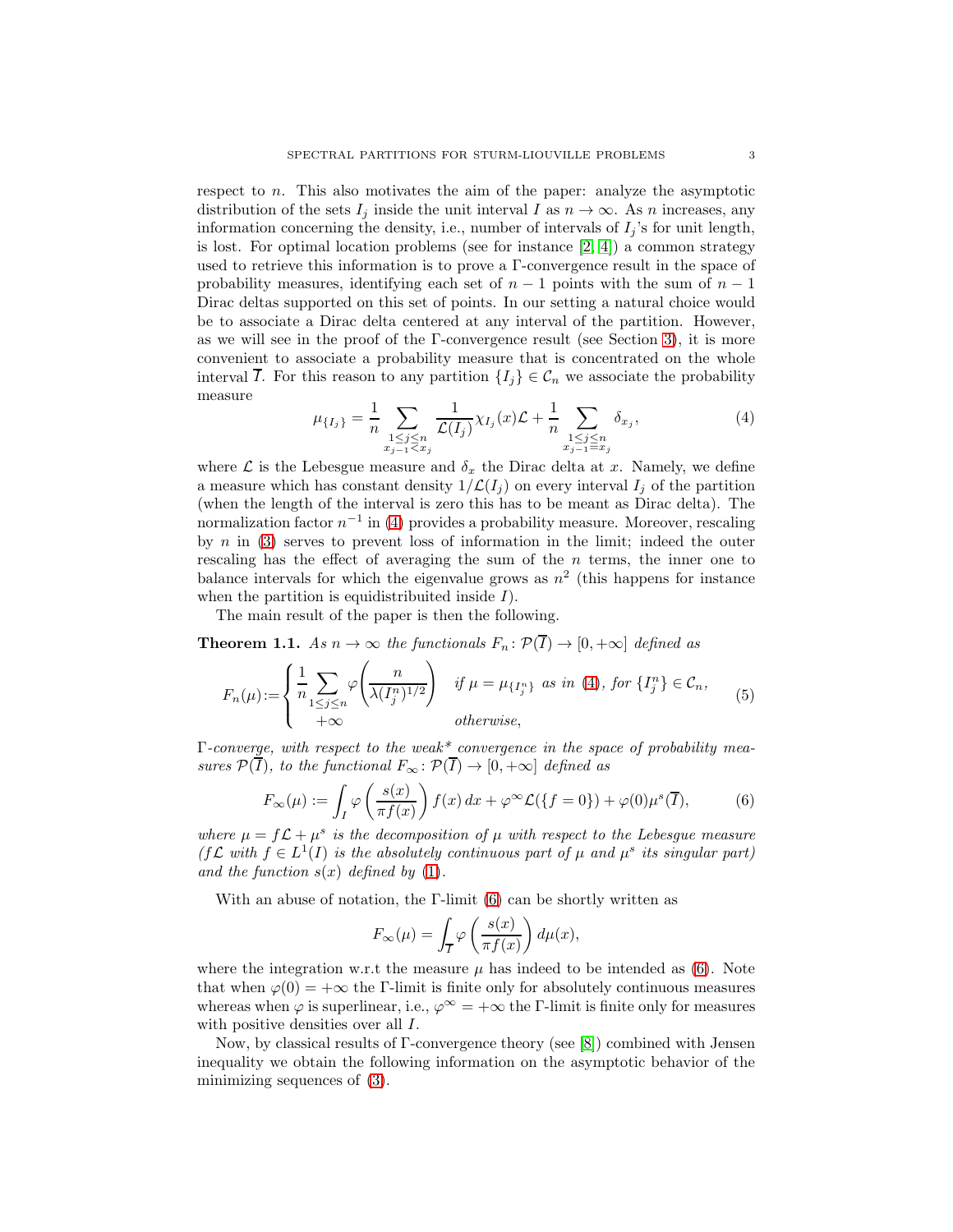**Corollary 1.2.** As  $n \to \infty$ , if  $\{I_j^n\}$  is a minimizing sequence of problem (3), then the probability measures  $\mu_{\{I_j^n\}}$  converge in the weak\* topology on  $\mathcal{P}(I)$  to the probability measure  $\mu_{\infty}$ , absolutely continuous with respect to the Lebesgue measure, with density given by

$$
f_{\infty}(x) = \frac{s(x)}{\int_{I} s(t)dt},\tag{7}
$$

with  $s(x)$  the function defined in (1). In particular, for every open set  $A \subset I$ .

$$
\lim_{n \to \infty} \sum_{\substack{1 \le j \le n \\ x_{j-1} < x_j}} \frac{\mathcal{L}(I_j^n \cap A)}{n\mathcal{L}(I_j^n)} + \frac{\sharp(\lbrace j : x_j^n \in A \text{ and } x_{j-1}^n = x_j^n \rbrace)}{n} = \int_A f_{\infty}(x) dx, \quad (8)
$$

where  $I_j^n = (x_{j-1}^n, x_j^n)$  and

$$
\lim_{n \to \infty} \frac{1}{n} \sum_{1 \le j \le n} \varphi \left( \frac{n}{\lambda (I_j^n)^{1/2}} \right) = \varphi \left( \frac{1}{\pi} \int_I s(x) dx \right).
$$

By (8) we deduce that the number of intervals of an optimal partition that intersect A, rescaled by n, converges to the density  $f_{\infty}$ . This means that in order to reinforce a non-homogeneous string it is asymptotically convenient to concentrate the partition in those regions of the string at higher density  $w$  and lower Young modulus p, with a density  $f_{\infty}$  given by (7), namely proportional to  $\sqrt{w/p}$  (when the string is homogeneous, as expected, one finds in the limit the uniform distribution). Observe that the limiting measure  $f_{\infty}dx$  is absolutely continuous with respect to the Lebesgue measure and that it neither depends on the potential  $q$  nor on the convex function  $\varphi$ , reflecting the fact that in all cases minimizing sequences exhibit the same asymptotic behavior as  $n \to \infty$ . However, the convex function  $\varphi$  appears in limit of the cost functionals.

Some comments on the assumptions on  $\varphi$  are in order. For Theorem 1.1 strict convexity can be relaxed to convexity. The strict convexity is just needed for the uniqueness of the minimizer of  $(6)$ , that is used in Corollary 1.2 (otherwise a similar statement holds up to subsequences). Moreover, the positivity of  $\varphi$  can easily be replaced by a lower bound on  $\varphi$ , that is by requiring the minimum of  $\varphi$  on  $[0, +\infty)$  to be possibly negative but finite. Moreover, the case where  $\varphi$  has linear growth, i.e.,  $0 < \varphi^{\infty} < +\infty$ , deserves deeper inspections (Lemma 2.3 is a first attempt in this direction). Indeed when the function  $\varphi$  is linear the analysis becomes more complicated since the Γ-limit should also depend on some *convexity* of the coefficients  $p$  and  $w$  and on the potential  $q$ . At least when  $p$  and  $w$  are sufficiently regular  $(C^1(\mathbb{R})$  would be enough) and  $\{f = 0\}$  is an open interval we conjecture the following dichotomy to hold. The second term in the Γ-limit (6) should be replaced with:

- 
$$
\varphi^{\infty}/\lambda(\lbrace f=0\rbrace)^{1/2}
$$
 when  $wh'' + qh \ge 0$  over  $\lbrace f=0\rbrace$ ;  
\n-  $(\varphi^{\infty}/\pi)\int_{\lbrace f=0\rbrace} s(x)dx$  when  $wh'' + qh < 0$  over  $\lbrace f=0\rbrace$ ;

where  $h = \sqrt[4]{pw}$ . Notice that, in the case of constant coefficients and  $q = 0$  these two terms coincide (see also the comment at the end of Example 1. in Section 4). In general, when the coefficients are only measurable and  $f$  vanishes on a generic measurable set, it is not clear what the explicit representation of this term should be. It is worth noting that this dichotomy is interestingly connected to the following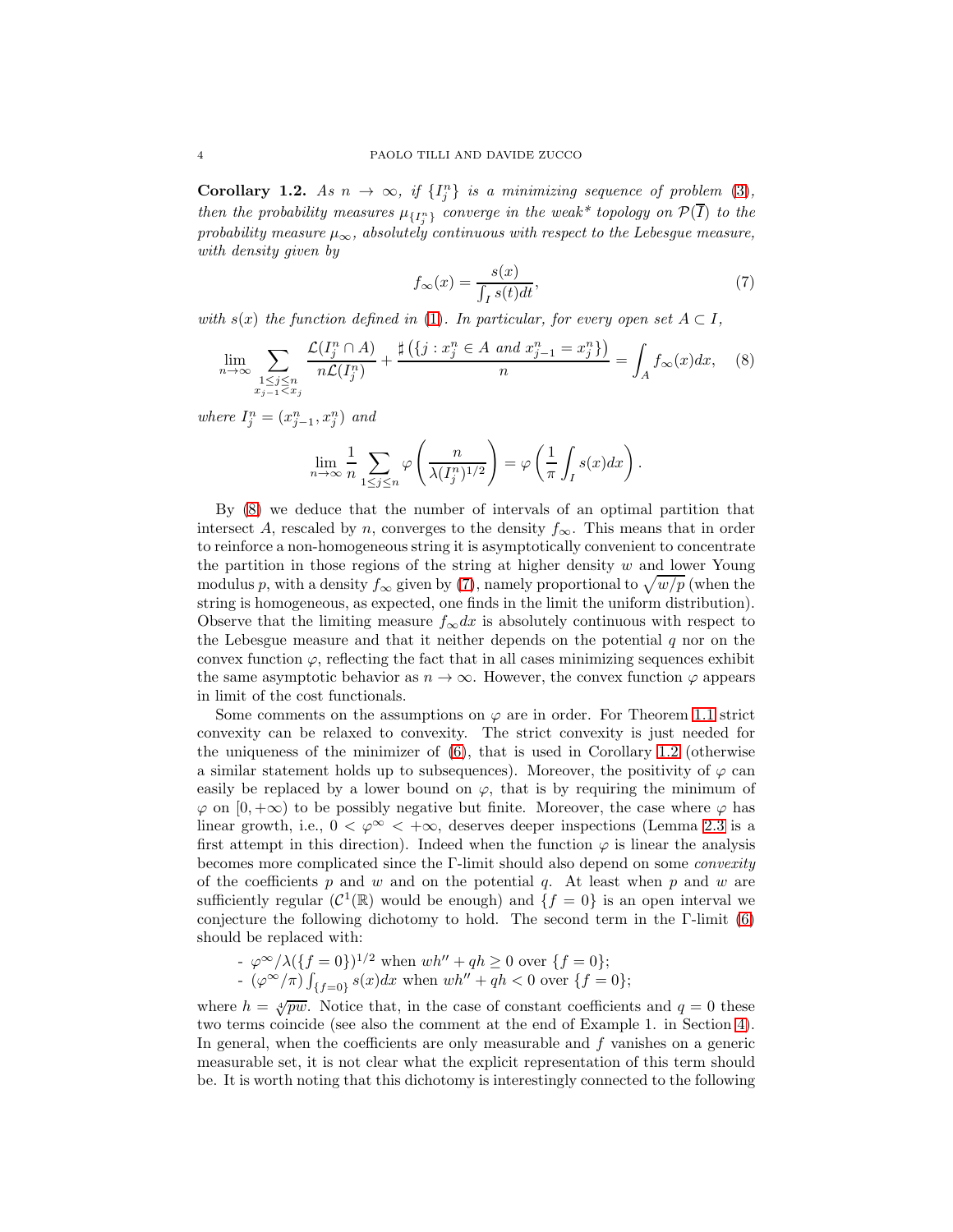inequality à la Brascamp-Lieb [3]:

$$
\frac{1}{\lambda((0,x))^{1/2}} + \frac{1}{\lambda((x,1))^{1/2}} \ge \frac{1}{\lambda(I)^{1/2}} \quad \text{for every } x \in I.
$$

We therefore want to throw down a gauntlet and ask what are sharp conditions on the coefficients  $p, q, w$  for the validity of this estimate (in the case of constant coefficients p, q, w it is always true when  $q \geq 0$ , but becomes false as soon as q is allowed to be negative).

We finally notice that Theorem 1.1 can easily be extended to a finite union of intervals. For the case of an unbounded interval (for some particular choices of data  $p, q, w$  some extra difficulties emerge but the problem can be of interest as well (this is somehow related to the case of unbounded non-negative data, which corresponds to letting  $\beta = +\infty$ ).

The plan of the paper is the following. In Section 2 we prove some preliminary results on the eigenvalues of Sturm-Liouville operators. In Section 3 we prove Γconvergence results, in particular Theorem 1.1 and Corollary 1.2. In section 4 we show several concrete examples for which Theorem 1.1 and Corollary 1.2 apply.

**Notation.** Here and henceforth  $\sharp$  and  $\mathcal{L}$  denote respectively the counting measure and the Lebesgue measure. Integration with respect to the Lebeasgue measure will be simply denoted by  $dx$ . The usual abbreviations w.r.t. and  $\mu$ -a.e. stand for "with respect to" and "almost everywhere with respect to the measure  $\mu$ ". If no measure is specified it has to be intended w.r.t. the Lebesgue measure. We adopt the following conventions  $c(+\infty) = +\infty$  and  $c/(\infty) = 0$  for all constants  $c > 0$ . We denote by  $f_A f := \frac{1}{\mathcal{L}(A)} \int_A f(x) dx$  the mean value of a function  $f \in L^1(A)$  on some open set  $A \subset I$ . When  $J \subset \mathbb{R}$  is a non-empty open interval and  $x \in \mathbb{R}$  with  $\lim_{J\downarrow x}$  we mean the limit as J shrink toward x. With some abuse of notation if  $\eta \in \mathcal{P}(\overline{I})$  then by  $\eta(J)$  we always mean  $\eta(J \cap \overline{I}).$ 

## 2. Preliminaries on the eigenvalues of Sturm-Liouville problems

We introduce some preliminary results that will be used for the proof of the main theorem. In this section  $J \subset \mathbb{R}$  will denote a non-empty bounded open interval. Then when p, q, and w are constants the eigenvalue defined in (2) with  $A = J$ admits the following explicit expression:

$$
\lambda(J) = \frac{\pi^2}{s^2 \mathcal{L}(J)^2} + q,\tag{9}
$$

where we recall that, by definition (1),  $s^2 = w/p$ . We point out that the Sturm-Liouville problem reduces to the pure Laplace problem when the coefficients are  $p = w = 1$  (thus  $s = 1$ ) and  $q = 0$ . In general, when the coefficients are not necessarily constants, the eigenvalue (2) cannot be explicitly computed in terms of geometrical quantities. However the eigenvalue of an interval is related to the reciprocal of its length squared. More precisely, the assumptions on the coefficients  $p, q$  and  $w$  provide the following global bounds:

$$
\frac{1}{\beta^2} \frac{\pi^2}{\mathcal{L}(J)^2} \le \lambda(J) \le \beta^2 \frac{\pi^2}{\mathcal{L}(J)^2} + \beta^2.
$$
 (10)

Locally we can be more precise: we prove that its local behavior is the same as when the coefficients are constant.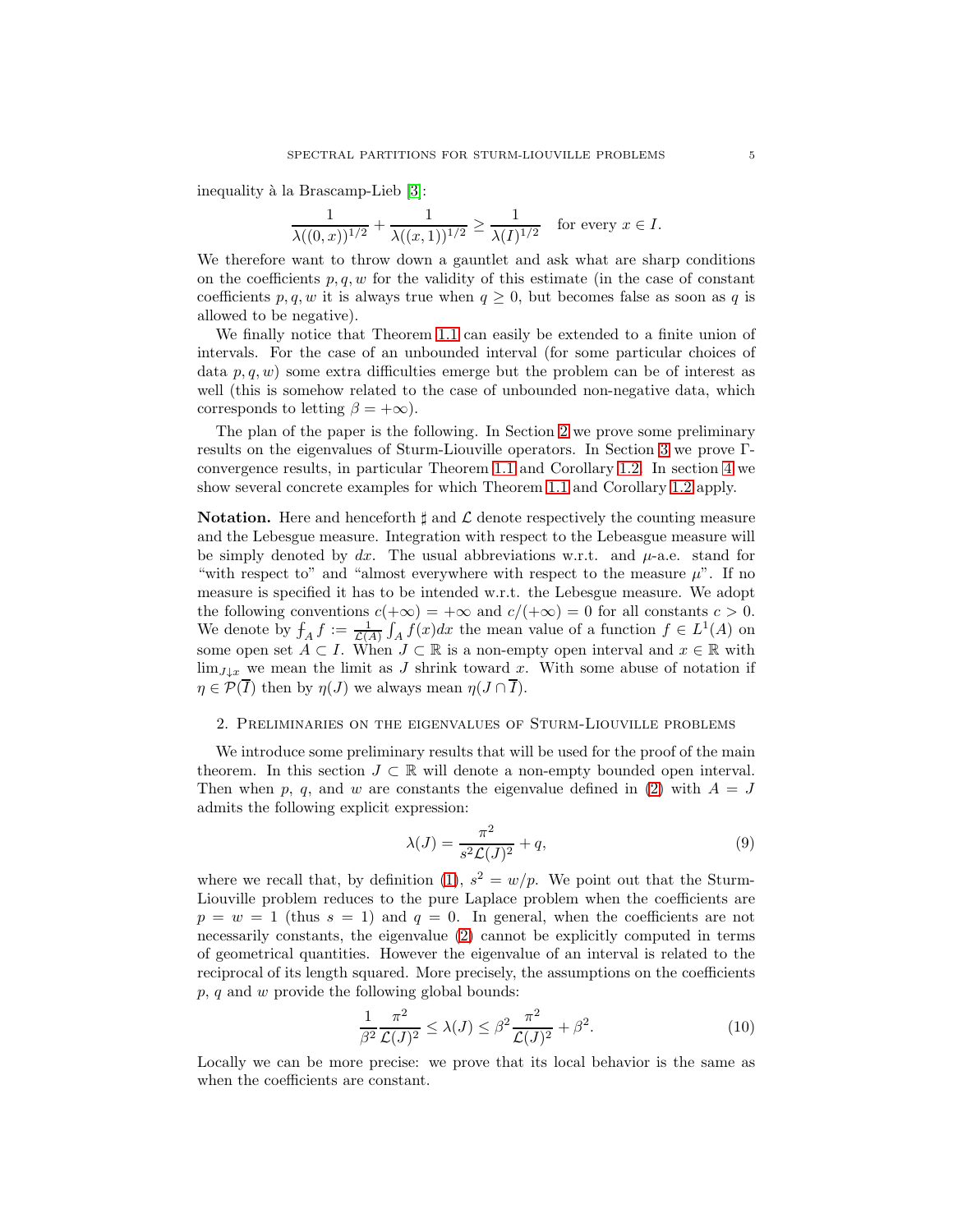**Lemma 2.1.** Let  $x_0$  be a Lebesgue point for p and w. Then

$$
\lim_{J\downarrow x_0} \lambda(J)\mathcal{L}(J)^2 = \frac{\pi^2}{s(x_0)^2}
$$

.

Proof. We first prove upper and lower bounds by means of classical change of variables (see, e.g., [7, p. 292]). For the lower bound, if  $J = (a, b)$  the function  $\phi_1 : J \to J$ , defined for every  $x \in J$  as

$$
\phi_1(x) := \frac{1}{f_J w} \int_a^x w(t) dt + a,
$$

allows to change variable  $y = \phi_1(x)$  in (2) and obtain

$$
\lambda(J) = \min_{\substack{u \in H_0^1(J) \\ u \neq 0}} \frac{(f_J w)^{-2} \int_J p_1(y) w_1(y) u'(y)^2 dy + \int_J (q_1(y)/w_1(y)) u(y)^2 dy}{\int_J u(y)^2 dy},
$$

where we set

$$
p_1(y) := p(\phi_1^{-1}(y)), \quad q_1(y) := q(\phi_1^{-1}(y)), \quad w_1(y) := w(\phi_1^{-1}(y)).
$$

Then, by testing the minimum with the first eigenfunction  $u_1$  of the Laplacian in J, normalized as  $\int_J u_1(y)^2 dy = 1$  (e.g., when  $J = (0, b)$  take  $v(x) = u_1(x) :=$  $\sqrt{2/b}\sin(\pi x/b)$ , together with the trivial estimates  $p_1(y)w_1(y) \leq f_y(p_1w_1) +$  $|p_1(y)w_1(y) - f_J(p_1w_1)|$  and  $q_1(y)/w_1(y) \leq \beta^2$  for a.e.  $y \in J$  allows to obtain

$$
\lambda(J) \le \frac{1}{(f_J w)^2} \Big( \frac{1}{f_J} (p_1 w_1) \int_J u_1'(y)^2 dy + \int_J |p_1(y)w_1(y) - \int_J (p_1 w_1) |u_1'(y)^2 dy \Big) + \beta^2.
$$

By (9) we have  $\int_J u_1'(y)^2 dy = \pi^2/\mathcal{L}(J)^2$ , and since  $\sup_J (u_1')^2 = 2\pi^2/\mathcal{L}(J)^3$  we find

$$
\lambda(J) \le \frac{\pi^2}{\mathcal{L}(J)^2} \frac{1}{(f_J w)^2} \left( \int_J (p_1 w_1) + 2 \int_J \left| p_1 w_1 - \int_J (p_1 w_1) \right| \right) + \beta^2
$$

Exploiting the change of variables given by  $\phi_1$  one obtains the following

$$
\lambda(J) \le \frac{\pi^2}{\mathcal{L}(J)^2} \frac{1}{(f_J w)^3} \left( \int_J (pw^2) + 2 \int_J \left| pw^2 - \frac{f_J(pw^2)}{f_J w} w \right| \right) + \beta^2.
$$
 (11)

.

For the lower bound, we use instead the function  $\phi_2 : J \to J$ , defined for every  $x \in J$  as

$$
\phi_2(x) := \frac{1}{\int_J 1/p} \int_a^x 1/p(t) \, dt + a,
$$

to change variables  $z = \phi_2(x)$  in (2) and obtain

$$
\lambda(J) = \min_{\substack{u \in H_0^1(J) \\ u \neq 0}} \frac{(f_J 1/p)^{-2} \int_J u'(z)^2 dz + \int_J p_2(z) q_2(z) u(z)^2 dz}{\int_J p_2(z) w_2(z) u(z)^2 dz},
$$

where here we set

$$
p_2(z) := p(\phi_2^{-1}(z)), \quad q_2(z) := q(\phi_2^{-1}(z)), \quad w_2(z) := w(\phi_2^{-1}(z)).
$$

Now, if  $u_j$  is the minimizer of the above quotient with  $\int_J (u_j)^2 dz = 1$ , the trivial estimates  $p_2(z)q_2(z) \ge 0$  and  $p_2(z)w_2(z) \le f_J(p_2w_2) + |p_2(z)w_2(z) - f_J(p_2w_2)|$  for a.e.  $z \in J$  yield

$$
\lambda(J) \ge \frac{\int_J u'_J(z)^2 dz}{(\int_J 1/p)^{-2} (\int_J (p_2w_2) + \int_J |p_2(z)w_2(z) - \int_J (p_2w_2)|u_J(z)^2 dz)}.
$$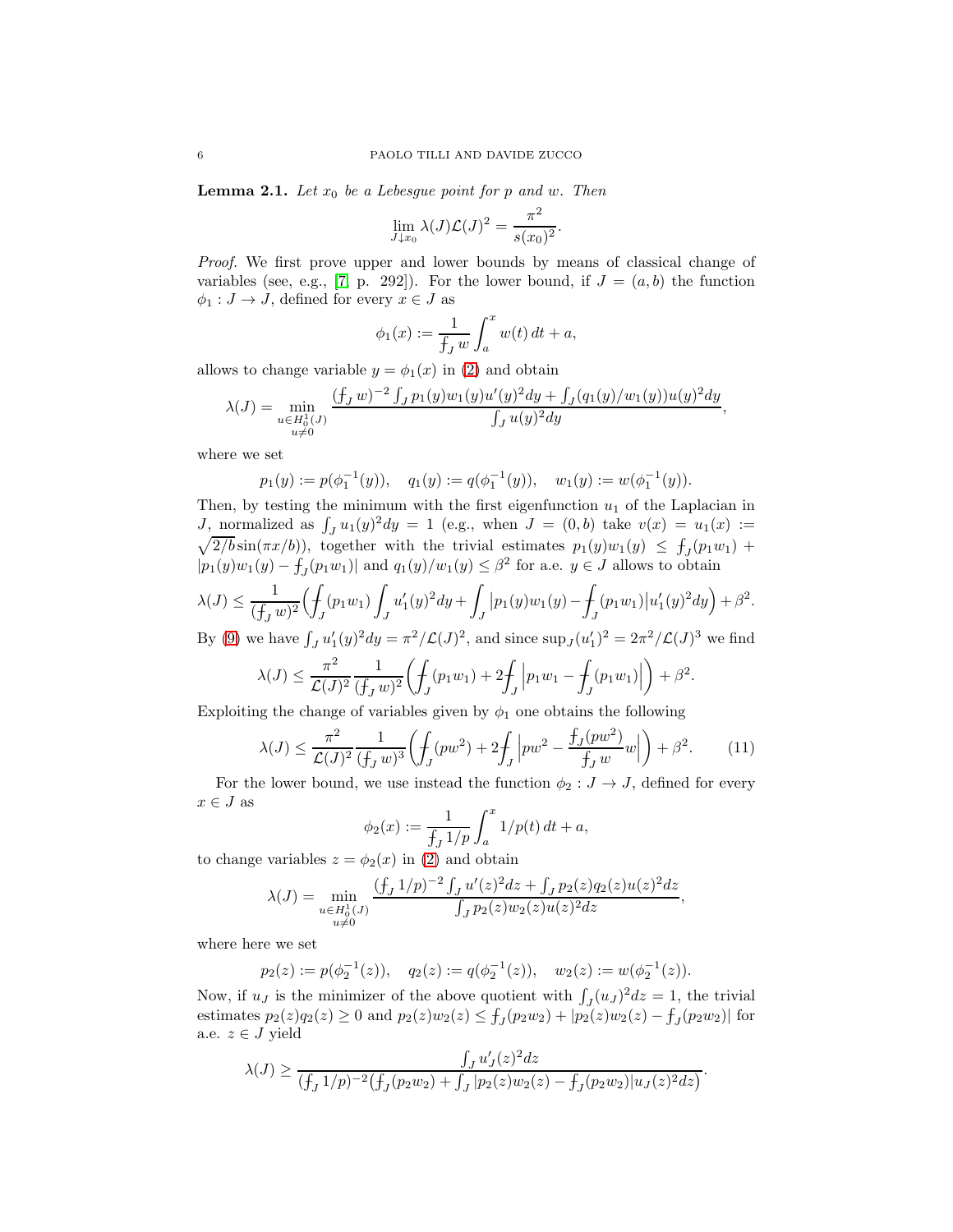By using first at denominator the one-dimensional Poincaré inequality  $\sup_j (u_j)^2 \leq$  $\mathcal{L}(J) \int_J (u'_J)^2 dz$  and then for the numerator  $\int_J (u'_J)^2 dz \geq \pi^2/\mathcal{L}(J)^2 \int_J (u_J)^2 dz$  (recall the eigenvalue of the Laplace problem (9) in the case  $p = w = 1$  and  $q = 0$ ) we obtain

$$
\lambda(J) \ge \frac{\pi^2}{(f_J 1/p)^2 (f_J(p_2w_2) + \pi^2 f_J | p_2w_2 - f_J(p_2w_2)|) \mathcal{L}(J)^2},
$$

and now, exploiting the change of variables given by  $\phi_2$  we obtain

$$
\lambda(J) \ge \frac{\pi^2}{(f_J \, 1/p)(f_J(w) + \pi^2 f_J \, |w - \frac{f_J(w)}{f_J \, 1/p} \, p \, |)}.\tag{12}
$$

The result stated in the lemma then follows by combining (11) with (12), thanks to Radon-Nikodym theorem (see [14]).  $\Box$ 

We now prove an asymptotic result for the sum of reciprocal eigenvalues. For this we need the following definition.

**Definition 2.2** (Accumulation point). Let  $\{I_j^n\} \in \mathcal{C}_n$  for all  $n \in \mathbb{N}$ . We say that a point  $x \in I$  is an *accumulation point* of the partitions  $\{I_j^n\}$  if for every  $n \in \mathbb{N}$  there exists an index  $j_n$  with  $x \in \overline{I}_{j_n}^n$  $j_n$  and  $I_{j_n}^n \in \{I_j^n\}$  such that

$$
\lim_{n \to \infty} \mathcal{L}(I_{j_n}^n) = 0.
$$

We denote by  $I^a$  the set made up of all accumulation points of the partitions  $\{I_j^n\}$ and by  $I^b = I \setminus I^a$  its complement.

For instance, if  $I_j^n = ((j-1)/(2n-2), j/(2n-2))$  for all  $j = 1, ..., (n-1)$  while  $I_n^n = (1/2, 1)$  then  $I^a = (0, 1/2]$  and  $I_b = (1/2, 1)$ . In other words a point belongs to  $I^b$  if there are no sequences of intervals shrinking toward it. This implies that  $I^b$  is made up of union of open intervals and so it is an open set; then both  $I^a$  and  $I<sup>b</sup>$  are measurable sets.

**Lemma 2.3.** Let  $\{I_j^n\} \in \mathcal{C}_n$  and  $J \subset \mathbb{R}$  be a non-empty bounded open interval. Then, up to subsequences,

$$
\lim_{n \to \infty} \sum_{\substack{1 \le j \le n \\ x_{j-1} < x_j}} \frac{\mathcal{L}(I_j^n \cap J)}{\lambda(I_j^n)^{1/2} \mathcal{L}(I_j^n)} = \frac{1}{\pi} \int_{I^a \cap J} s(x) \, dx + c_J \mathcal{L}(I^b \cap J),
$$

where  $c_J$  is a constant possibly depending on J such that  $1/(\beta\sqrt{\pi^2+1}) \leq c_J \leq \beta/\pi$ .

Proof. To compute the limit we split the sum w.r.t. those indeces inside and outside the set of accumulation points, i.e., we write

$$
\sum_{1 \leq j \leq n \atop x_{j-1} < x_j} \frac{\mathcal{L}(I_j^n \cap J)}{\lambda(I_j^n)^{1/2} \mathcal{L}(I_j^n)} = \sum_{1 \leq j \leq n \atop x_{j-1} < x_j} \frac{\mathcal{L}(I_j^n \cap I^a \cap J)}{\lambda(I_j^n)^{1/2} \mathcal{L}(I_j^n)} + \sum_{1 \leq j \leq n \atop x_{j-1} < x_j} \frac{\mathcal{L}(I_j^n \cap I^b \cap J)}{\lambda(I_j^n)^{1/2} \mathcal{L}(I_j^n)}.
$$
(13)

Since a.e. point in  $\mathbb R$  is a Lebesgue point for p and w, by Definition 2.2 and Lemma 2.1 with the Lebesgue density theorem

$$
\lim_{n \to \infty} \sum_{\substack{1 \le j \le n \\ x_{j-1} < x_j}} \frac{\mathcal{L}(I_j^n \cap I^a \cap J)}{\lambda(I_j^n)^{1/2} \mathcal{L}(I_j^n)^2} \chi_{I_j^n}(x) = \frac{s(x)}{\pi} \quad \text{a.e. } x \in I^a \cap J,
$$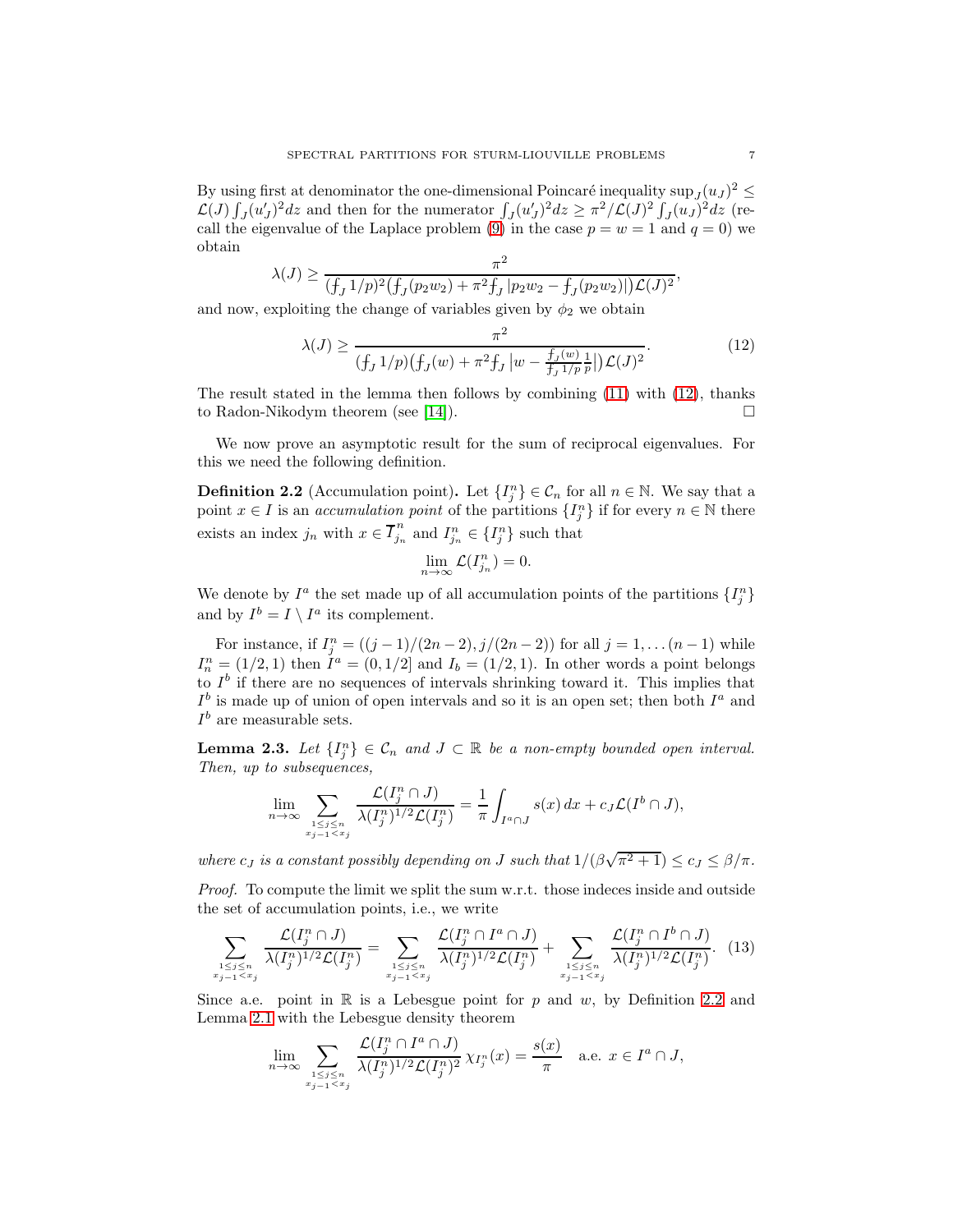Notice that the set of points of  $I_a$  for which the Lebesgue density theorem does not apply is at most countable (indeed every such bad point is surrounded by two open subintervals of  $I_b$ , and by definition  $I_b$  is at most countable). Moreover, by the lower bound in (10),

$$
\lim_{n\to\infty}\sum_{1\leq j\leq n}\frac{\mathcal{L}(I_j^n\cap I^a\cap J)}{\lambda(I_j^n)^{1/2}\mathcal{L}(I_j^n)^2}\chi_{I_j^n}(x)\leq \frac{\beta}{\pi}\quad\text{a.e. }x\in I^a\cap J.
$$

Then the Lebesgue dominated convergence theorem implies that the limit of the first term in the right-hand side of (13) exists and

$$
\lim_{n \to \infty} \sum_{1 \le j \le n} \frac{\mathcal{L}(I_j^n \cap I^a \cap J)}{\lambda(I_j^n)^{1/2} \mathcal{L}(I_j^n)} = \frac{1}{\pi} \int_{I^a \cap J} s(x) \, dx.
$$

For the second term in the right-hand side of (13) we use (10) with  $J = I_j^n$  and the trivial estimate  $\mathcal{L}(I_j^n) \leq 1$  for all j to bound it as follows:

$$
\frac{1}{\beta\sqrt{\pi^2+1}}\mathcal{L}(I^b\cap J)\leq \sum_{1\leq j\leq n}\frac{\mathcal{L}(I_j^n\cap I^b\cap J)}{\lambda(I_j^n)^{1/2}\mathcal{L}(I_j^n)}\leq \frac{\beta}{\pi}\mathcal{L}(I^b\cap J).
$$

Therefore, up to subsequences, also this term converges as  $n \to +\infty$  and what claimed in the lemma holds. claimed in the lemma holds.

The previous lemma can be thought of as a first result for the asymptotics in the linear case where  $\varphi(x) = \varphi^{\infty} x$  with  $0 < \varphi^{\infty} < +\infty$ . In this case the difficulty relies on the computation of the second term, which depends on the coefficients  $p, q$ and w.

We conclude these preliminaries with some local estimates for the set of all accumulation points (and consequently for its complement).

**Lemma 2.4.** Let  $\{I_j^n\} \in \mathcal{C}_n$  such that the measures  $\mu_{\{I_j^n\}}$  as defined in (4) weak\* converge to a measure  $\mu \in \mathcal{P}(T)$ . If  $x_0 \in I$  is a Lebesgue point for the Radon-Nikodym derivative  $f \in L^1(I)$  of  $\mu$  w.r.t. the Lebesgue measure with  $f(x_0) > 0$ then

$$
\lim_{J\downarrow x_0}\frac{\mathcal{L}(I^a\cap J)}{\mathcal{L}(J)}=1 \quad and \quad \lim_{J\downarrow x_0}\frac{\mathcal{L}(I^b\cap J)}{\mathcal{L}(J)}=0.
$$

*Proof.* Fix  $0 < \epsilon < f(x_0)$ . Then for every J sufficiently small around  $x_0$  we have

$$
\mathcal{L}(\{x \in J : |f(x) - f(x_0)| > \epsilon\}) < \epsilon \mathcal{L}(J)
$$

and then, passing to the complementary set,

$$
\mathcal{L}(\{x \in J : |f(x) - f(x_0)| \le \epsilon\}) \ge (1 - \epsilon)\mathcal{L}(J).
$$

Since the inclusion  $\{x \in J : |f(x) - f(x_0)| \le \epsilon\} \subset I^a \cap J$  holds up to negligible sets then  $(1 - \epsilon) \leq \mathcal{L}(I^a \cap J)/\mathcal{L}(J)$ . Letting  $J \downarrow x_0$  we obtain the claim, thanks to the arbitrariness of  $\epsilon$ .

## 3. Γ-convergence

We start by proving the Γ-liminf and the Γ-limsup inequalities.

**Proposition 3.1** (Γ-liminf inequality). For every probability measure  $\mu \in \mathcal{P}(I)$ and every sequence  $\{\mu_n\} \subset \mathcal{P}(\overline{I})$  such that  $\mu_n \rightharpoonup^* \mu$  it holds

$$
\liminf_{n \to \infty} F_n(\mu_n) \ge F_{\infty}(\mu). \tag{14}
$$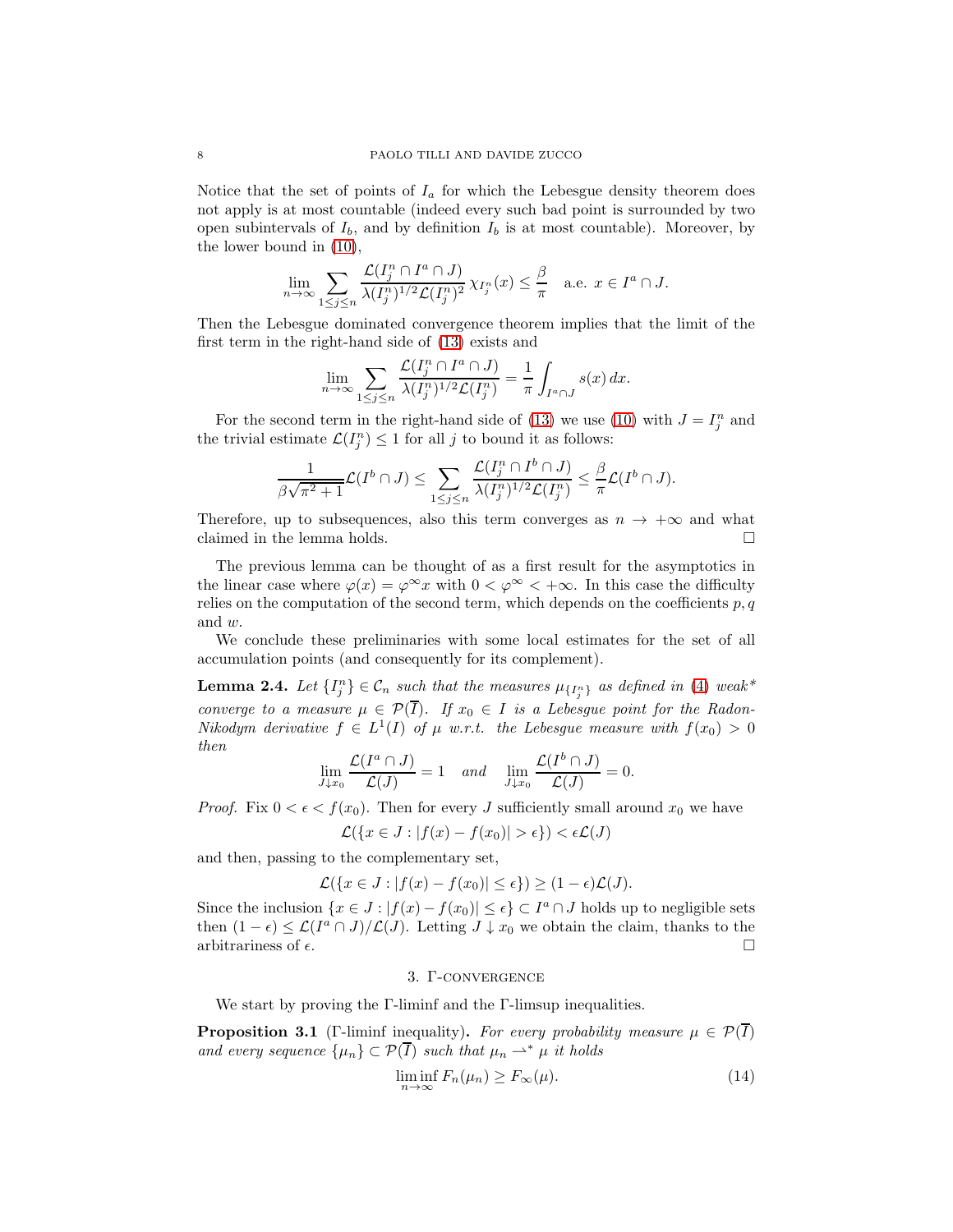*Proof.* For a given  $\mu \in \mathcal{P}(\overline{I})$  let  $\mu = f\mathcal{L} + \mu^s$  be the Lebesgue decomposition of  $\mu$ w.r.t. the Lebesgue measure, where  $f \in L^1(I)$  with  $f \geq 0$  and  $\mu^s$  its singular part. Given  $\{\mu_n\} \subset \mathcal{P}(\overline{I})$  such that  $\mu_n \rightharpoonup^* \mu$ , without loss of generality, we may consider an arbitrary subsequence  $\{\mu_n\}$  (not relabelled) for which, by (5),

$$
\liminf_{n \to \infty} F_n(\mu_n) = \lim_{n \to \infty} \frac{1}{n} \sum_{1 \le j \le n} \varphi \left( \frac{n}{\lambda (I_j^n)^{1/2}} \right)
$$

exists, is finite and such that each  $\mu_n$  has the form (4) for some partition  $\{I_j^n\} \in \mathcal{C}_n$ (since the inequality (14) is trivial along sequences  $\{\mu_n\}_n$  for which the energy is always +∞). The Radon measures  $\nu_n$  defined on  $\overline{I}$  as

$$
\nu_n = \frac{1}{n} \sum_{\substack{1 \le j \le n \\ x_j - 1 < x_j}} \varphi\left(\frac{n}{\lambda(I_j^n)^{1/2}}\right) \frac{1}{\mathcal{L}(I_j^n)} \chi_{I_j^n}(x) \mathcal{L} + \frac{1}{n} \sum_{\substack{1 \le j \le n \\ x_j - 1 = x_j}} \varphi(0) \delta_{x_j},
$$

satisfy  $\sup_n \nu_n(I) = \sup_n F_n(\mu_n) < +\infty$ . This implies (see [10, Section 1.9]) the existence of a positive Radon measure  $\nu$  defined on  $\overline{I}$  and of a subsequence  $\{\nu_n\}$  (not relabelled) for which  $\nu_n \rightharpoonup^* \nu$ ; in particular, since the measures are concentrated in  $\overline{I}$ ,

$$
\liminf_{n \to \infty} F_n(\mu_n) = \lim_{n \to \infty} \nu_n(\overline{I}) = \nu(\overline{I}) \ge \int_{\overline{I}} g_{\epsilon}(x) d\mu_{\epsilon}, \tag{15}
$$

where  $g_{\epsilon}$  is the density of  $\nu$  w.r.t the measure  $\mu_{\epsilon} := (f + \epsilon)\mathcal{L} + \mu^{s}$  for some  $\epsilon > 0$ , see [10, Section 1.6] (adding  $\epsilon$  saves possible regions where f vanishes). It is then enough to estimate from below the density  $g_{\epsilon} \mu_{\epsilon}$ -almost everywhere. To do this, we fix an open interval  $J \subset \mathbb{R}$  such that its boundary  $\partial J$  is not charged by  $\mu$ , namely  $\mu(J) = \mu(J)$ . This is equivalent to require that  $\partial J$  is not contained in the *countable* set where the pure point part of  $\mu$  is concentrated (note that this does not inquire constraints on the length of J). By  $\mu_n \rightharpoonup^* \mu$ 

$$
\lim_{n \to \infty} \mu_n(J) = \mu(J) = \mu(\overline{J}),\tag{16}
$$

and by  $\nu_n \rightharpoonup^* \nu$  we have

$$
\limsup_{n \to \infty} \sum_{\substack{1 \le j \le n \\ x_{j-1} < x_j}} \frac{\mathcal{L}(I_j^n \cap J)}{n\mathcal{L}(I_j^n)} \varphi\left(\frac{n}{\lambda(I_j^n)^{1/2}}\right) + \frac{k}{n} \varphi\left(0\right) = \limsup_{n \to \infty} \nu_n(J) \le \nu(\overline{J}), \quad (17)
$$

where k is the number of intervals  $I_j^{n}$ 's in J such that  $x_{j-1} = x_j$ . Since by (4)

$$
\mu_n(J) = \sum_{\substack{1 \le j \le n \\ x_{j-1} < x_j}} \frac{\mathcal{L}(I_j^n \cap J)}{n\mathcal{L}(I_j^n)} + \frac{k}{n} > 0,
$$

Jensen inequality yields

$$
\sum_{\substack{1 \le j \le n \\ x_j = 1 \le x_j}} \frac{\mathcal{L}(I_j^n \cap J)}{n\mathcal{L}(I_j^n)} \varphi\left(\frac{n}{\lambda(I_j^n)^{1/2}}\right) + \frac{k}{n} \varphi\left(0\right) \ge \mu_n(J) \varphi\left(\frac{1}{\mu_n(J)} \sum_{\substack{1 \le j \le n \\ x_{j-1} \le x_j}} \frac{\mathcal{L}(I_j^n \cap J)}{\lambda(I_j^n)^{1/2} \mathcal{L}(I_j^n)}\right). \tag{18}
$$

Up to subsequences, we can assume the limits as  $n \to \infty$  of (18) and Lemma 2.3 to exist. Therefore, by letting  $n \to \infty$  in (18), and by combining (17), (16), and Lemma 2.3 with the continuity of  $\varphi$  on  $(0, +\infty)$ , we obtain

$$
\nu(\overline{J}) \ge (\mu(J) + \delta \mathcal{L}(J)) \varphi \left( \frac{1}{\mu(J) + \delta \mathcal{L}(J)} \frac{1}{\pi} \int_{I^a \cap J} s(x) dx + c_J \mathcal{L}(I^b \cap J) \right) - \epsilon,
$$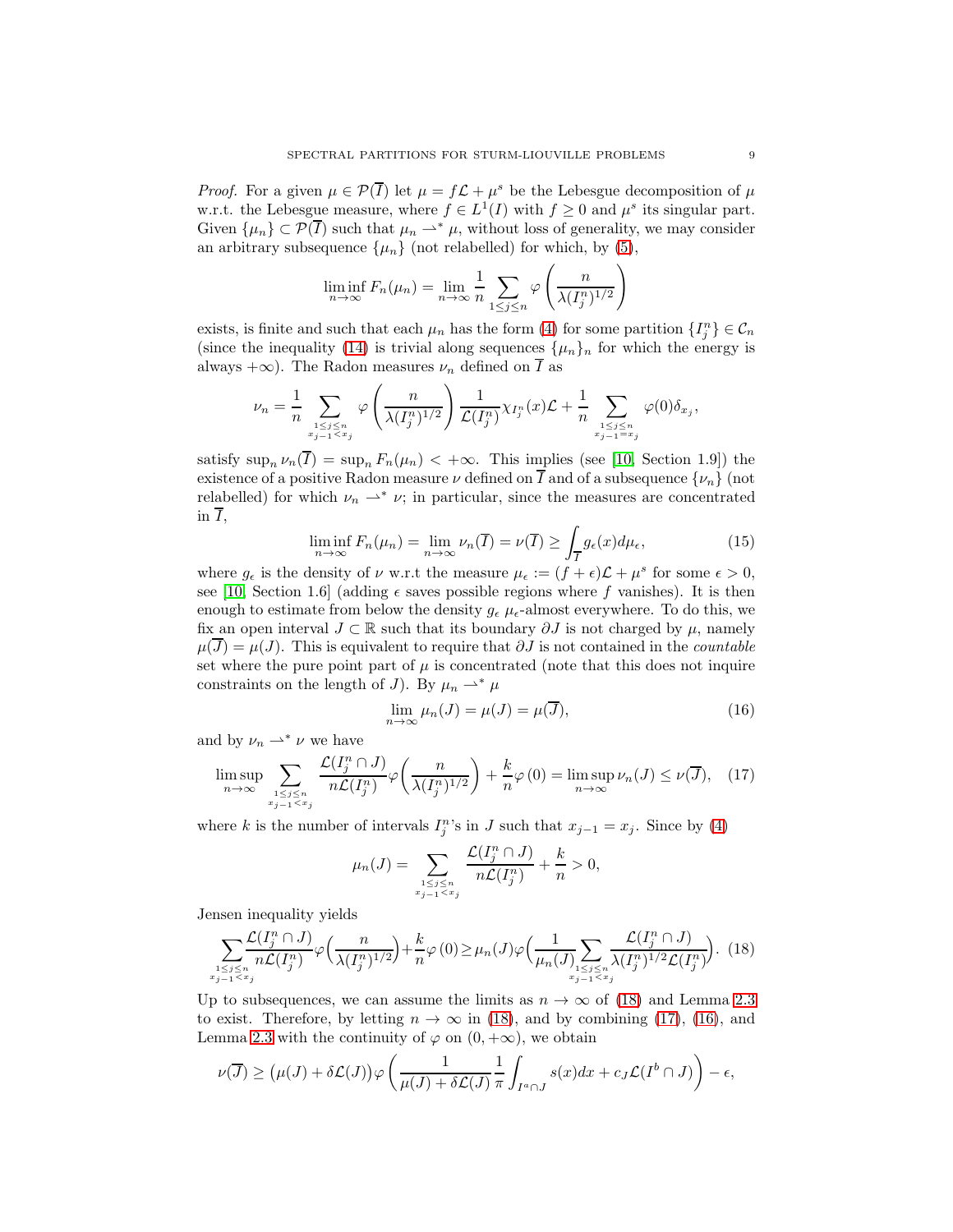where  $\delta > 0$  is sufficiently small and serves to avoid vanishing quantities. Now, dividing by  $\mu_{\epsilon}(\overline{J})$  (which is always positive by definition) and letting J shrink towards a  $\mu_{\epsilon}$ -Lebesgue point  $x_0 \in \overline{I}$  for  $g_{\epsilon}$ , from Radon-Nikodym theorem we can face three different situations:

1. If  $x_0$  is also a Lebesgue point for p, w and f with  $f(x_0) > 0$  then by Lemma 2.4, recalling the uniform bounds on the constant  $c_j$  in Lemma 2.3,

$$
g_{\epsilon}(x_0) \ge \frac{f(x_0) + \delta}{f(x_0) + \epsilon} \varphi \left( \frac{s(x_0)}{\pi(f(x_0) + \delta)} \right) - \epsilon,
$$

and letting  $\delta \to 0$ 

$$
g_{\epsilon}(x_0) \ge \frac{f(x_0)}{f(x_0) + \epsilon} \varphi\left(\frac{s(x_0)}{\pi f(x_0)}\right) - \epsilon.
$$
 (19)

2. If instead  $x_0$  is also a Lebesgue point for p, w and f with  $f(x_0) = 0$ , up to subsequences as  $J \downarrow x_0$ , the right-hand side in Lemma 2.3 rescaled by L(*J*) converges to some constant  $c > 0$  such that  $1/(\beta\sqrt{\pi^2 + 1}) \le c \le \beta/\pi$ , thanks to inequality (10) and Lemma 2.1. Then

$$
g_{\epsilon}(x_0) \geq \frac{\delta}{\epsilon} \varphi\left(\frac{c}{\delta}\right) - \epsilon,
$$

and letting  $\delta \to 0$ , from the fact that  $\varphi^{\infty}$  is either 0 or  $+\infty$ , we now obtain

$$
g_{\epsilon}(x_0) \ge \frac{1}{\epsilon} \varphi^{\infty} - \epsilon. \tag{20}
$$

3. If at  $x_0$  the measure  $\mu$  has Radon-Nikodym derivative  $f(x_0) = +\infty$  then

$$
g_{\epsilon}(x_0) \ge \varphi(0) - \epsilon. \tag{21}
$$

Therefore, since a.e.  $x_0 \in I$  is a Lebesgue point for p, w and f, while at  $\mu^s$ -a.e. point  $x_0 \in \overline{I}$  the Radon-Nikodym derivative f is not finite (see [14, Theorems 7.10 and  $(7.15)$ , we can use  $(19)$ ,  $(20)$  and  $(21)$  inside  $(15)$  to obtain

$$
\liminf_{n \to \infty} F_n(\mu_n) \ge \int_I \varphi\left(\frac{s(x)}{\pi f(x)}\right) f(x) dx + \varphi^{\infty} \mathcal{L}(\lbrace f = 0 \rbrace) + \varphi(0) \mu^s(\overline{I}) - \epsilon \mu_{\epsilon}(\overline{I}),
$$

that is (14), thanks to the bound  $\mu_{\epsilon}(\overline{I}) \leq 1 + \epsilon$  and the arbitrariness of  $\epsilon$ .

For the Γ-limsup inequality, we need to introduce a special class of measures.

Definition 3.2 (Piecewise constant measure). We say that a probability measure  $\mu \in \mathcal{P}(I)$  is piecewise constant if it is absolutely continuous w.r.t. the Lebesgue measure, with a density  $f(x) \ge 0$  constant on every interval  $J_i := ((i-1)/m, i/m)$ , with  $i = 1, \ldots, m$ , for some  $m \in \mathbb{N}$ . In formulae,

$$
\mu = f\mathcal{L}, \qquad f(x) = \sum_{1 \le i \le m} \alpha_i \chi_{J_i}(x), \qquad \mathcal{L}(J_i) = 1/m \tag{22}
$$

where the constants  $\alpha_i \geq 0$  satisfy (since  $\mu(I) = 1$ ) the normalization condition

$$
\sum_{1 \le i \le m} \alpha_i = m.
$$

Moreover, we also denote by  $M_0$  the set of indeces corresponding to those intervals with  $\alpha_i = 0$  and  $m_0 = \sharp(M_0)$  its cardinality.

Then to any piecewise constant measure we associate the following sequence.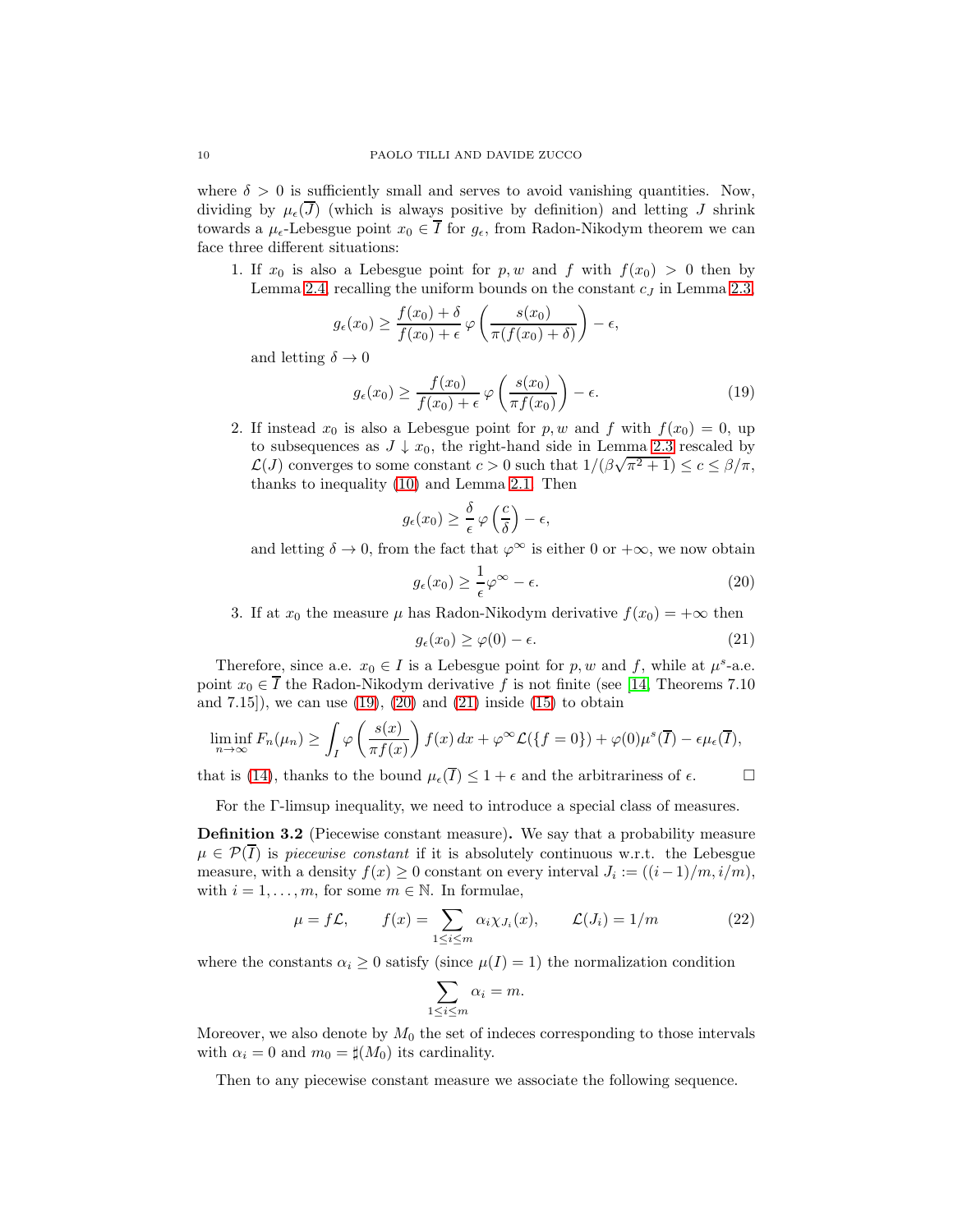**Definition 3.3** (The recovery sequence). Consider a piecewise constant measure  $\mu$ , with the same notation as in Definition 3.2. We say that a sequence of probability measures  $\{\mu_n\}$  in  $\mathcal{P}(\overline{I})$  is a *recovery sequence for*  $\mu$ , if for every  $n \geq m$  (recall that m is the characteristic parametric of  $\mu$  defined in (22)) the following conditions are satisfied:

(i)  $\mu_n$  has the form (4) for some partition  $\{I_j^n\} \in \mathcal{C}_n$  with  $x_{j-1} < x_j$  for all  $j = 1, \ldots n$  and

$$
\bigcup_{1 \le j \le n} \partial I_j^n \supseteq \bigcup_{1 \le i \le m} \partial J_i;
$$

(ii) when  $i \in M_0$  there is only one interval of the partition  $\{I_j^n\}$  in  $J_i$  of (22) with  $I_j^n = J_i$  (note that there are  $m_0$  of such intervals of the partition), while when  $i \notin M_0$  all the intervals of the partition  $\{I_j^n\}$  in  $J_i$  have same length and the number  $k_i$  of them is

$$
k_i = k_i(n) := \left\lfloor \frac{\alpha_i}{m}(n - m_0) \right\rfloor + \gamma_i^n,
$$
\n(23)

where  $\gamma_i^n$  is a corrector factor, that is 0 if the quantity  $\alpha_i n/m$  is an integer else 0 or 1 accordingly to guarantee the condition

$$
\sum_{i \notin M_0} k_i = n - m_0.
$$

**Proposition 3.4** (Γ-limsup inequality). For every measure  $\mu \in \mathcal{P}(\overline{I})$  there exists a sequence  $\{\mu_n\}$  in  $\mathcal{P}(\overline{I})$  such that  $\mu_n \rightharpoonup^* \mu$  and

$$
\limsup_{n \to \infty} F_n(\mu_n) \le F_{\infty}(\mu). \tag{24}
$$

*Proof.* We first prove the result when  $\mu$  is piecewise constant according to Definition 3.2 and consider a recovery sequence  $\{\mu_n\}$  for  $\mu$  as in Definition 3.3. For every  $n \geq m$  the measure  $\mu_n$  has the form (4) for some partition  $\{I_j^n\} \in \mathcal{C}_n$ which covers all the boundaries of the intervals  $J_i$ 's. For every  $i \in M_0$  we have  $\mu_n(J_i) = \frac{1}{n} \sim 0 = \mu(J_i)$  as  $n \to \infty$  while if  $i \notin M_0$  by (23) with (22) yields

$$
\mu_n(J_i) = \frac{k_i}{n} \sim \frac{\alpha_i}{m} = \mu(J_i)
$$
 as  $n \to \infty$ ,

and this guarantees that the probability measures  $\mu_n \rightharpoonup^* \mu$  as  $n \to \infty$ . Moreover, by  $(5)$ ,

$$
\limsup_{n \to \infty} F_n(\mu_n) = \limsup_{n \to \infty} \frac{1}{n} \sum_{i \notin M_0} \sum_{1 \le j \le k_i} \varphi\left(\frac{n}{\lambda(I_{i_j}^n)^{1/2}}\right) + \frac{1}{n} \sum_{i \in M_0} \varphi\left(\frac{n}{\lambda(J_i)^{1/2}}\right). \tag{25}
$$

Note that, by (22) and (23) again, for every  $i \notin M_0$  and  $j = 1, \ldots, k_i$ 

$$
\mathcal{L}(I_{i_j}^n) = \frac{1}{mk_i} \sim \frac{1}{\alpha_i(n - m_0)} \quad \text{as } n \to \infty.
$$
 (26)

To estimate the first term in the right-hand side of (25), fix  $i \notin M_0$  and consider the functions  $g_n$  defined for every  $x \in I$  as

$$
g_n(x) := \frac{1}{n} \sum_{1 \le j \le k_i} \varphi\left(\frac{n}{\lambda(I_{i_j}^n)^{1/2}}\right) \frac{1}{\mathcal{L}(I_{i_j}^n)} \chi_{I_{i_j}^n}(x).
$$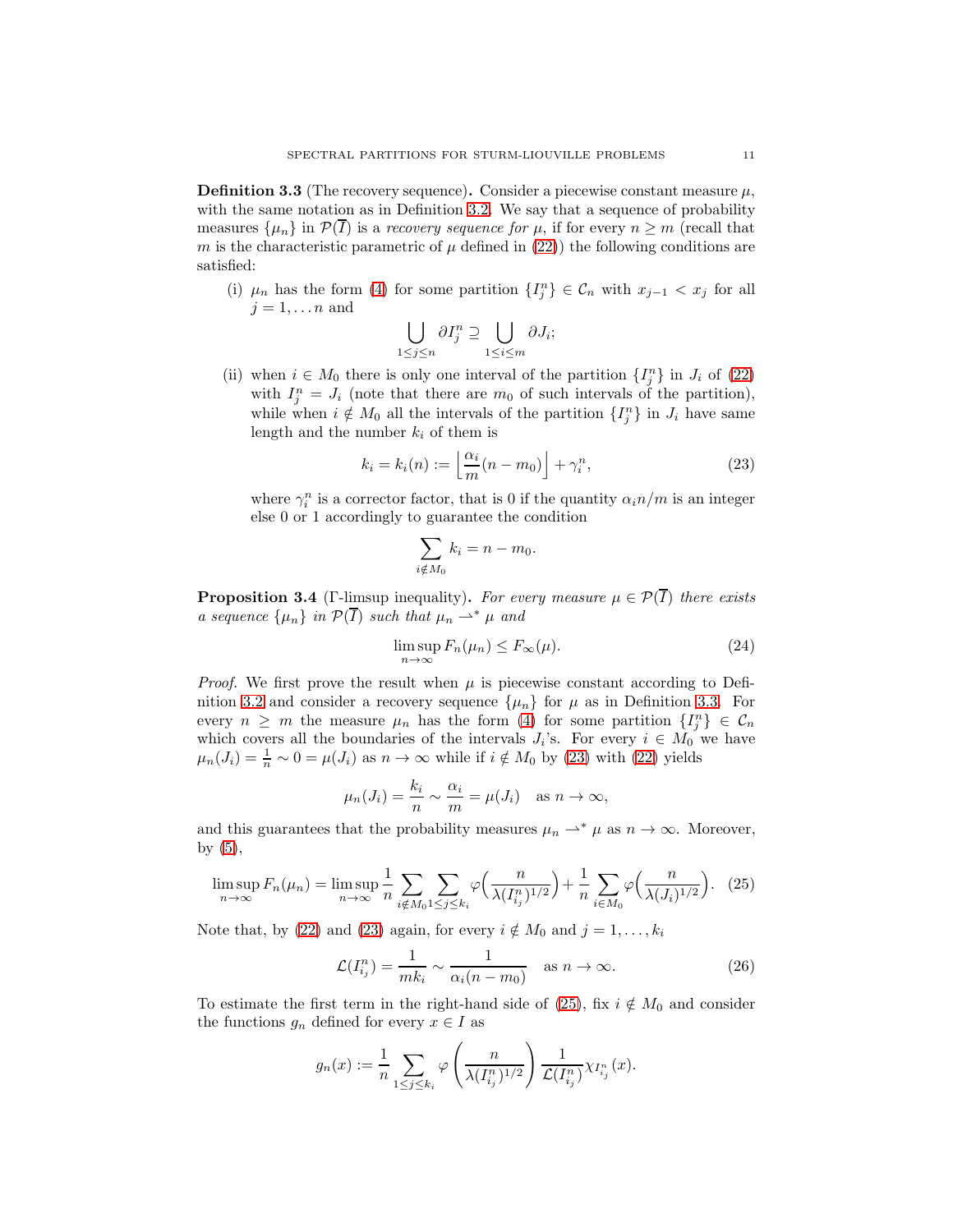By combining Lemma 2.1 and (26) with the Radon-Nikodym theorem yields

$$
\lim_{n \to \infty} g_n(x) = \alpha_i \varphi \left( \frac{s(x)}{\pi \alpha_i} \right), \quad \text{a.e. } x \in J_i,
$$

and, by the Lebesgue dominated convergence theorem (notice that by (1) the function  $\varphi(s(x)/\pi\alpha_i)$  is of course in  $L^1(J_i)$  we obtain

$$
\lim_{n \to \infty} \int_{J_i} g_n(x) dx = \lim_{n \to \infty} \frac{1}{n} \sum_{1 \le j \le k_i} \varphi \left( \frac{n}{\lambda (I_{i_j}^n)^{1/2}} \right) = \int_{J_i} \varphi \left( \frac{s(x)}{\pi \alpha_i} \right) \alpha_i dx. \tag{27}
$$

Now to estimate the latter term in (25), fix  $i \in M_0$  and let  $n \to \infty$ . Since  $\varphi^{\infty}$  is either 0 or  $+\infty$  we have

$$
\frac{1}{n} \sum_{i \in M_0} \varphi \left( \frac{n}{\lambda (J_i)^{1/2}} \right) = \left( \frac{m_0}{m} \right) \varphi^{\infty}.
$$
 (28)

Therefore, summing i from 1 to  $m(24)$  follows by combining  $(27)$  with  $(28)$ , thanks to the fact that  $\mu$  is a measure with a density  $f(x)$  piecewise constant according to (22).

Now, the passage to general  $\mu$  is standard. By classical results of  $\Gamma$ -convergence theory it is enough to prove the *density in energy* of the measures with piecewise constant densities in the space of probability measures, namely that for every  $\mu \in$  $\mathcal{P}(T)$  there exists a sequence  $\{\mu_n\}$  such that  $\mu_n$  is as in Definition 3.2 for some  $\{I_j^n\}, \mu_n \rightharpoonup^* \mu$  and

$$
\limsup_{n \to \infty} F_{\infty}(\mu_n) \le F_{\infty}(\mu). \tag{29}
$$

Indeed, if (29) holds, from the lower semicontinuity of the Γ-limsup functional  $F_+ : \mathcal{P}(\overline{I}) \to [0, +\infty]$  defined for every  $\mu \in \mathcal{P}(\overline{I})$  as  $F_+(\mu) := \inf\{\limsup F_n(\mu_n) :$  $\mu_n \rightharpoonup^* \mu$  (see [8, Proposition 6.8]) and (24) just proved for piecewise constant measures, it follows that given  $\mu \in \mathcal{P}(\overline{I})$  there exists a sequence  $\{\mu_n\}$  such that  $\mu_n$ is as in Definition 3.2,  $\mu_n \rightharpoonup^* \mu$  and

$$
F_{+}(\mu) \leq \liminf F_{+}(\mu_{n}) \leq \limsup F_{\infty}(\mu_{n}) \leq F_{\infty}(\mu).
$$

This proves the validity of (24) for an arbitrary measure  $\mu \in \mathcal{P}(\overline{I}).$ 

Therefore, we only have to prove the density in energy of the piecewise constant measures in  $\mathcal{P}(\overline{I})$ . Consider an arbitrary measure  $\mu \in \mathcal{P}(\overline{I})$  with density  $f \in L^1(I)$ with respect to the Lebesgue measure. Keeping the notation of Definition 3.2, we construct the measure  $\mu_n \in \mathcal{P}(\overline{I})$  as follows:

$$
\mu_n = f_n(x)\mathcal{L},
$$
\n
$$
f_n(x) = \sum_{1 \le i \le n} \alpha_i^n \chi_{I_i^n}(x),
$$
\n
$$
\mathcal{L}(I_i^n) = 1/n
$$

where the numbers  $\alpha_i^n$  are chosen as to satisfy the conditions

$$
\frac{\mu(I_i^n)}{\mathcal{L}(I_i^n)} \le \alpha_i^n \le \frac{\mu(\overline{I_i^n})}{\mathcal{L}(I_i^n)}, \qquad \sum_{1 \le i \le n} \alpha_i^n = n. \tag{30}
$$

Note that, for fixed n, the  $\{I_i^n\}$ 's are a partition of I, and since  $\mu_n$  is, by construction, a sort of sampling of  $\mu$ , it is easy to see that  $\mu_n \to^* \mu$  as  $n \to \infty$ . Moreover,

$$
\lim_{n \to \infty} \sum_{1 \le i \le n} \alpha_i^n \varphi \left( \frac{s(x)}{\pi \alpha_i^n} \right) \chi_{I_i^n}(x) = \varphi \left( \frac{s(x)}{\pi f(x)} \right) f(x) \quad \text{a.e. } x \in \{f > 0\}.
$$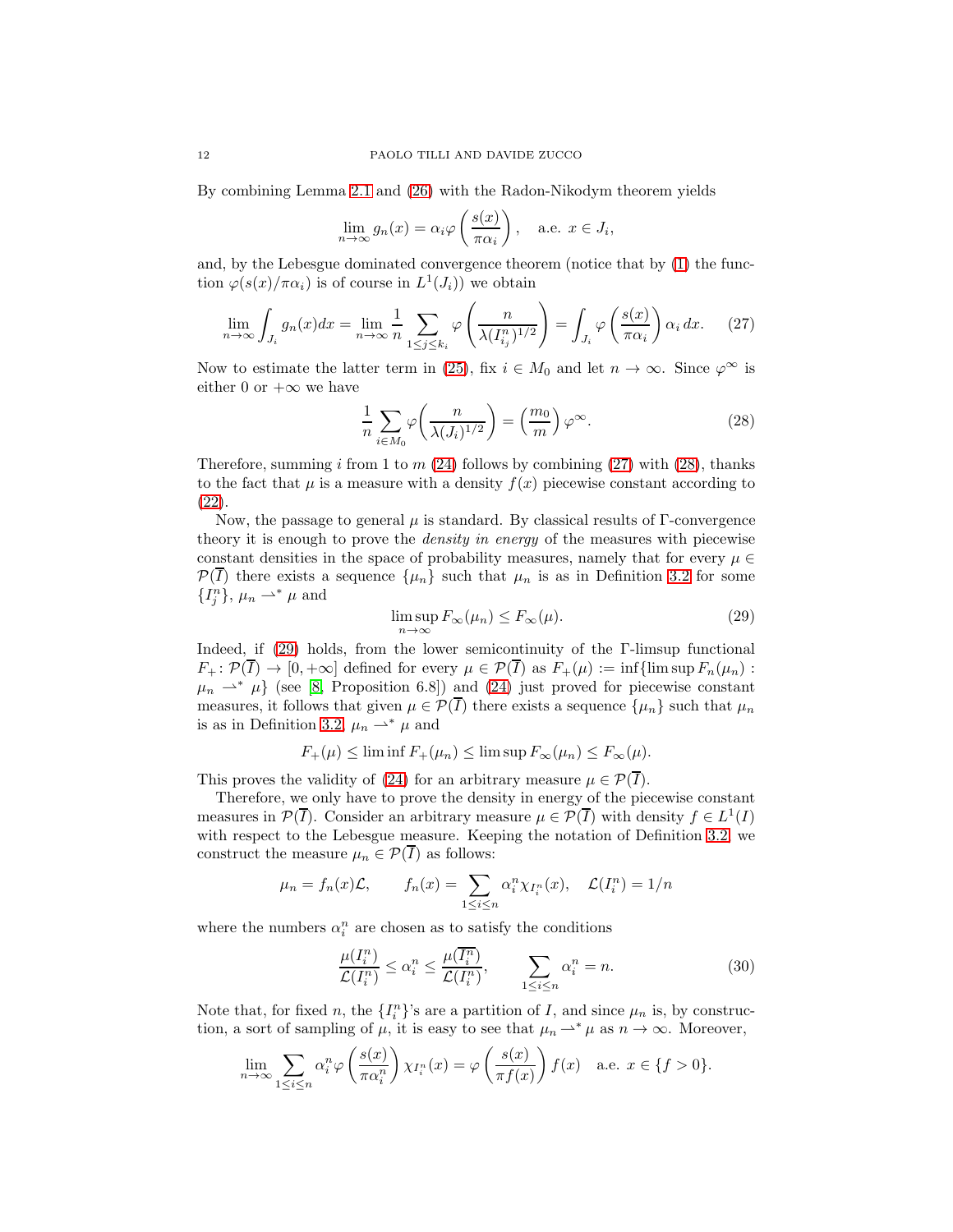For every  $x \in \{f > 0\}$  and every sequence of intervals  $I_i^n \cap \{f > 0\} \downarrow x$  as  $n \to \infty$ , by (30) we have  $\lim_{n\to\infty} \alpha_i^n = f(x) > 0$  and moreover  $\lim_{n\to\infty} f_{I_i^n \cap \{f > 0\}} s(y) dy =$ s(x). Therefore, by the continuity of  $\varphi$  there exists a constant  $C > 1$  such that for every n sufficiently large

$$
\alpha_i^n \varphi\left(\frac{s(x)}{\pi \alpha_i^n}\right) \le C \biggl(\int_{I_i^n \cap \{f > 0\}} f\biggr) \varphi\left(\frac{\int_{I_i^n \cap \{f > 0\}} (s(y)/(\pi f(y)) f(y) dy}{\int_{I_i^n \cap \{f > 0\}} f(y) dy}\right)
$$

which by Jensen inequality, recalling (6), yields

$$
\alpha_i^n \varphi\left(\frac{s(x)}{\pi \alpha_i^n}\right) \le C \hspace{-0.2ex}\int_{I_i^n \cap \{f > 0\}} \varphi\left(\frac{s(y)}{\pi f(y)}\right) f(y) dy \le C F_\infty(\mu).
$$

Now, if  $F_{\infty}(\mu) = +\infty$  the inequality (24) is trivial. Otherwise  $F_{\infty}(\mu) < +\infty$  and by the Lebesgue dominated convergence theorem

$$
\limsup_{n \to \infty} \sum_{1 \le i \le n} \alpha_i^n \int_{I_i^n} \varphi \left( \frac{s(x)}{\pi \alpha_i^n} \right) dx = \int_I \varphi \left( \frac{s(x)}{\pi f(x)} \right) f(x) dx \le F_\infty(\mu),
$$

and (24) holds again. The proposition is then proved.

Proofs of Theorem 1.1 and of Corollary 1.2. Theorem 1.1 follows immediately by Proposition 3.1 and Proposition 3.4, see [8, Proposition 8.1]. Corollary 1.2 is then a consequence of general results of Γ-convergence theory. Indeed the space of probability measures  $\mathcal{P}(\overline{I})$  is compact w.r.t. the weak\* convergence. Moreover, by Jensen inequality it holds that

$$
F_{\infty}(\mu) \ge \varphi\left(\frac{\frac{1}{\pi} \int_{\{f>0\}} s(x) dx}{\int_I f(x) dx}\right) \int_I f(x) dx + \varphi^{\infty} \mathcal{L}(\{f=0\}) + \varphi(0) \mu_s(\overline{I}),
$$

and equality holds if and only if  $\varphi$  is linear on  $\{f > 0\}$  or  $\mu$  is absolutely continuous w.r.t. the Lebesgue measure with a density  $f = cs(x)\chi_E(x)$  for some measurable set  $E \subset I$  and constant  $0 \le c \le 1/\int_E s(x)dx$ . By strict convexity of  $\varphi$  the latter condition holds. Therefore, by plugging this function into the right-hand side of the above inequality one gets the following lower bound

$$
F_{\infty}(\mu) \ge \varphi\left(\frac{\frac{1}{\pi} \int_{E} s(x) dx}{c \int_{E} s(x) dx}\right) c \int_{E} s(x) dx + \varphi^{\infty} \mathcal{L}(I \setminus E) + \varphi(0) \mu_{s}(\overline{I}). \tag{31}
$$

Then we have to choose the set  $E$  and the constant  $c$  to minimize this lower bound. We have to face several situations.

If  $\varphi(0) < +\infty$  the fact that  $\mu^{s}(\overline{I}) = 1 - \int_{I} f(x) dx$  allows to write (31) as

$$
F_{\infty}(\mu) \ge \left(\varphi\left(\frac{1}{\pi c}\right) - \varphi(0)\right)c \int_{E} s(x)dx + \varphi^{\infty} \mathcal{L}(I \setminus E) + \varphi(0). \tag{32}
$$

Moreover, if also  $\varphi^{\infty} = +\infty$  then necessarily  $E = I$  (up to a negligible set) and (32) becomes

$$
F_{\infty}(\mu) \ge \left(\varphi\left(\frac{1}{\pi c}\right) - \varphi(0)\right) \pi c \frac{1}{\pi} \int_{I} s(x) dx + \varphi(0),\tag{33}
$$

where the right-hand side represents (up to the supplementary constant factors  $\varphi(0)$  and  $1/\pi \int_I s(x)dx$ ) the slope of the secant line passing through the points with coordinates  $(0, \varphi(0))$  and  $(1/(\pi c), \varphi(1/(\pi c)))$ . By convexity this is clearly minimized when c is as large as possible, namely when  $c = 1/\int_I s(x)dx$ .

$$
\mathbb{L}^2
$$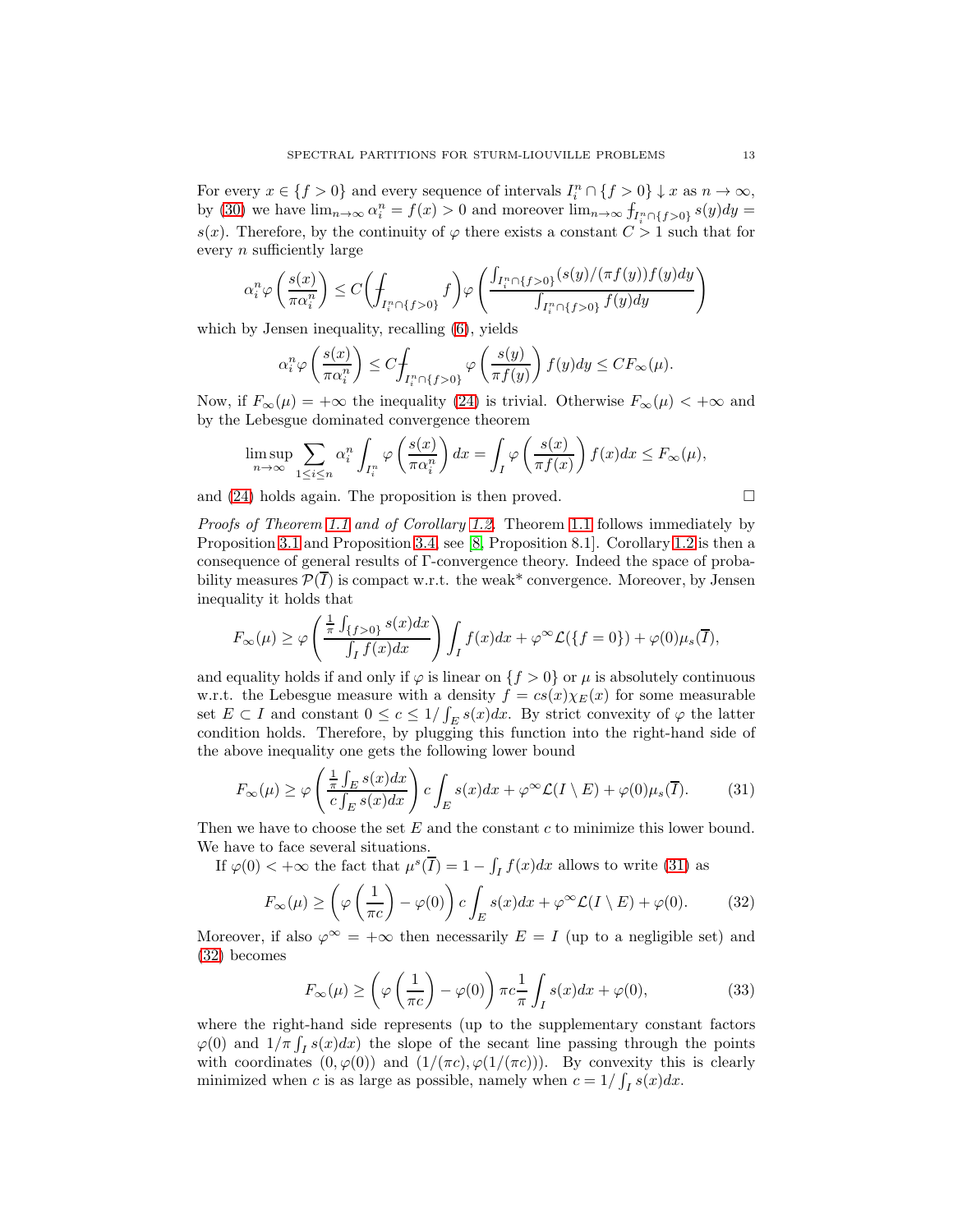If instead  $\varphi^{\infty} = 0$  (still under the assumption  $\varphi(0) < +\infty$ ), by convexity  $\varphi$  must be non-increasing. Then  $(\varphi(1/(c\pi)) - \varphi(0)) \leq 0$  for all admissible constant c. By (32) it is again convenient to choose E as large as possible, i.e.  $E = I$  (up to a negligible set). Therefore, (33) holds and as in the previous case we arrive to the same deduction  $c = 1/\int_I s(x) dx$ .

Now, it remains to consider the case where  $\varphi(0) = +\infty$ . In this case  $\mu^{s}(\overline{I}) = 0$ , then  $c \int_E s(x) dx = 1$  and (31) becomes

$$
F_{\infty}(\mu) \ge \varphi\left(\frac{1}{\pi} \int_{E} s(x) dx\right) + \varphi^{\infty} \mathcal{L}(I \setminus E).
$$

If also  $\varphi^{\infty} = +\infty$  then  $E = I$  (up to a negligible set). If instead  $\varphi^{\infty} = 0$  then  $\varphi$ is non-increasing and as noticed above the minimum is reached for  $E = I$  (up to a negligible set).

In conclusion, the Γ-limit (6) is uniquely minimized by the measure  $f_{\infty} \mathcal{L}$  with density as in (7). Therefore, by applying [8, Corollary 7.24] we obtain the claim.  $\square$ 

### 4. Examples

The general framework introduced before applies to several concrete examples. We illustrate some of them in the following list, focusing on the different representations of Γ-limits.

1. Optimal location problems. Let  $p = w = 1$  (then  $s = 1$ ) and  $q = 0$ . By (9) problem (3) can be written as an optimal partition problem of the lengths of the connected components of the partition, namely

$$
\min\bigg\{\frac{1}{n}\sum_{1\leq j\leq n}\varphi\left(\frac{n\mathcal{L}(I_j)}{\pi}\right): \ \{I_j\}\in\mathcal{C}_n\bigg\}.
$$

This is also related to the so called optimal location problems, see for instance [15, 16] where the points have to be located in order to minimize some cost functional depending on the size of the partition. In this setting the Γ-limit (6) becomes

$$
F_{\infty}(\mu) = \int_{I} \varphi\left(\frac{1}{\pi f(x)}\right) f(x) dx + \varphi^{\infty} \mathcal{L}(\lbrace f = 0 \rbrace) + \varphi(0) \mu^{s}(\overline{I}).
$$

and thus, as expected, one find the uniform distribution as minimizer (see (7)). We point out that in this particular situation it should not be difficult to extend the validity of Theorem 1.1 also to functions  $\varphi$  with linear growth, i.e., the case where  $0 < \varphi^{\infty} < +\infty$ .

2. Minimal partitions for positive powers of eigenvalues. Let  $r \in (0, +\infty)$  and consider  $\varphi(x) = 1/x^{2r}$ . Then the minimization problem (3) reduces to

$$
n^{-2r-1} \min \bigg\{ \sum_{1 \le j \le n} \lambda(I_j)^r : \ \{I_j\} \in \mathcal{C}_n \bigg\},\
$$

where by homogeneity of  $\varphi$  the quantity  $n^{-2r-1}$  can be factorized. In this case  $\varphi^{\infty} = 0$  and  $\varphi(0) = +\infty$  thus the Γ-limit (6) takes the following form

$$
F_{\infty}(\mu) = \begin{cases} \pi^{2r} \int_I \frac{f(x)^{2r+1}}{s(x)^{2r}} dx, & \text{if } \mu = f\mathcal{L} \text{ with } f \in L^1(I), \\ +\infty & \text{otherwise.} \end{cases}
$$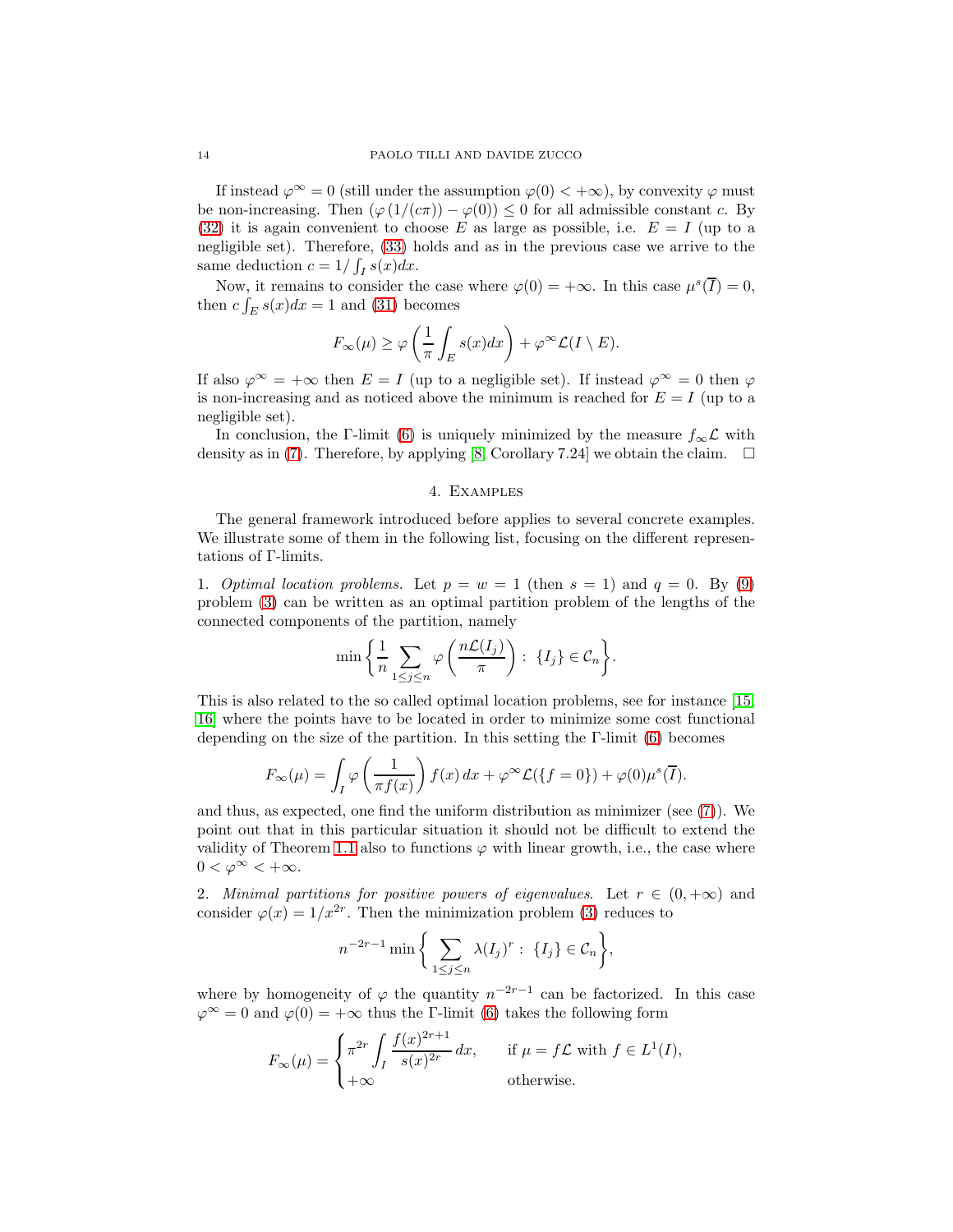3. Minimal partitions for powers of reciprocal eigenvalues. Let  $r \in (1, +\infty)$  and consider  $\varphi(x) = x^{2r}$ . Then the minimization problem (3) becomes

$$
n^{2r-1} \min \bigg\{ \sum_{1 \le j \le n} \frac{1}{\lambda(I_j)^r} : \ \{I_j\} \in \mathcal{C}_n \bigg\},
$$

where as before by homogeneity the quantity  $n^{2r-1}$  can be factorized. Now since  $\varphi^{\infty} = +\infty$  and  $\varphi(0) = 0$  the Γ-limit (6) is

$$
F_{\infty}(\mu) = \frac{1}{\pi^{2r}} \int_{I} \frac{s(x)^{2r}}{f(x)^{2r-1}} dx.
$$

Notice that this expression encodes the non finiteness of the  $\Gamma$ -limit when f vanishes somewhere, on a set of positive measure.

4. Minimal partitions for non-monotone convex functions. Let  $\varphi(x) = (x - a)^2 +$ b for suitable constants  $a, b > 0$  (such that the assumptions on  $\varphi$  stated in the introduction are satisfied). Then the minimization problem (3) becomes

$$
\min\bigg\{\frac{1}{n}\sum_{1\leq j\leq n}\bigg(\frac{n}{\lambda(I_j)^{1/2}}-a\bigg)^2+b:\ \{I_j\}\in\mathcal{C}_n\bigg\}.
$$

Namely, we would all the eigenvalues  $\{\lambda(I_j)\}\)$  be as close as possible to  $(n/a)^2$ , but the fact that the  $I_j$ 's must be a partition of  $I$  imposes a supplementary constraint to the optimization problem. However, still in this case the asymptotics is not affected by the function  $\varphi$ , which now has a minimum inside  $(0, +\infty)$ . Moreover, since  $\varphi^{\infty} = +\infty$  and  $\varphi(0) = a^2 + b$ , the *Γ*-limit (6) is

$$
F_{\infty}(\mu) = \frac{1}{\pi^2} \int_I \frac{(s(x) - a\pi f(x))^2}{f(x)} dx + a^2 \mu^s(\overline{I}) + b,
$$

and again the fact that  $f = 0$  somewhere implies the divergence of the integral.

5. The trace of the heat operator. If  $\varphi(x) = e^{1/x^2}$  then problem (3) becomes

$$
\min\bigg\{\frac{1}{n}\sum_{1\leq j\leq n}e^{\lambda(I_j)/n^2}:\ \{I_j\}\in\mathcal{C}_n\bigg\}.
$$

Solutions of this problem can be seen as good approximations of the trace of the heat Sturm-Liouville operator near the origin (see [9]). Since  $\varphi^{\infty} = 0$  and  $\varphi(0) = +\infty$ , by Theorem 1.1 one obtains that

$$
F_{\infty}(\mu) = \begin{cases} \int_I e^{(\pi^2 f(x)^2/s(x)^2)} f(x) dx, & \text{if } \mu = f\mathcal{L} \text{ with } f \in L^1(I),\\ +\infty & \text{otherwise.} \end{cases}
$$

Acknowledgements. An anonymous referee who carefully read the paper and suggested clarifying remarks is kindly acknowledged.

This work is supported by the Research Project INdAM for Young Researchers (Starting Grant) Optimal Shapes in Boundary Value Problems and by the INdAM-GNAMPA Project 2018 Ottimizzazione Geometrica e Spettrale.